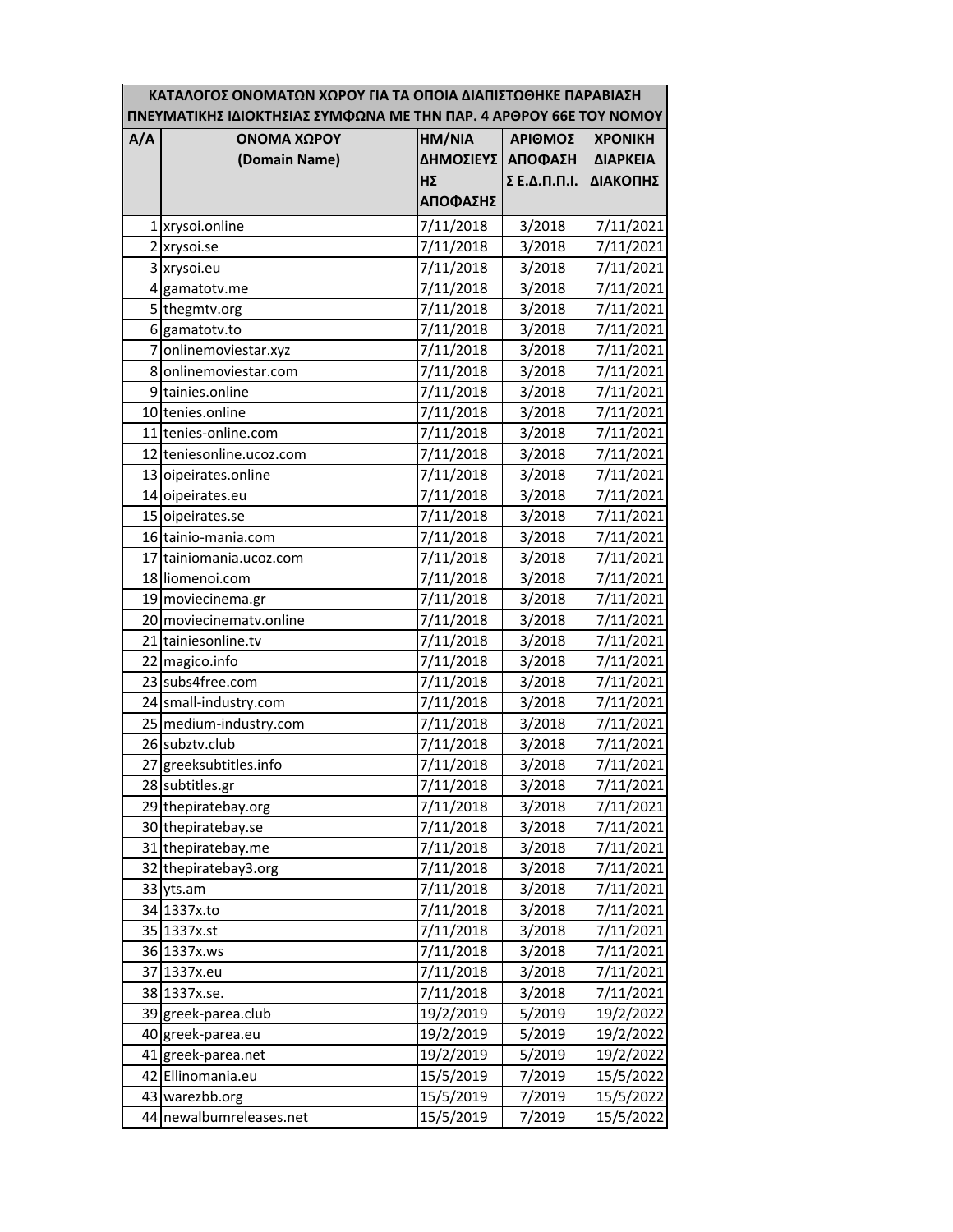| 15/5/2019<br>15/5/2022<br>46 greekddl.net<br>7/2019<br>15/5/2019<br>7/2019<br>15/5/2022<br>47 rarbg.to<br>15/5/2019<br>48 torrentz2.eu<br>7/2019<br>15/5/2022<br>15/5/2019<br>49 limetorrents.cc<br>7/2019<br>15/5/2022<br>50 limetorrents.info<br>15/5/2019<br>7/2019<br>15/5/2022<br>51 rutracker.net<br>15/5/2019<br>7/2019<br>15/5/2022<br>15/5/2019<br>7/2019<br>15/5/2022<br>52 rutracker.org<br>53 torrentdownloads.me<br>15/5/2019<br>15/5/2022<br>7/2019<br>15/5/2019<br>54 musicbazaar.com<br>7/2019<br>15/5/2022<br>25/6/2019<br>55 greek-team.eu<br>9/2019<br>25/6/2022<br>56 libgen.is<br>29/7/2019<br>11/2019<br>29/6/2022<br>57<br>Gen.lib.rus.ec<br>29/7/2019<br>11/2019<br>29/6/2022<br>58 Libgen.io<br>29/7/2019<br>11/2019<br>29/6/2022<br>59 Libgen.pw<br>11/2019<br>29/7/2019<br>29/6/2022<br>29/7/2019<br>11/2019<br>29/6/2022<br>60 libgen.me<br>61 b-ok.cc<br>29/7/2019<br>11/2019<br>29/6/2022<br>11/2019<br>29/6/2022<br>62 b-ok.org<br>29/7/2019<br>63 bookfi.net<br>29/7/2019<br>11/2019<br>29/6/2022<br>64 library1.org<br>29/7/2019<br>11/2019<br>29/6/2022<br>65 music-bazaar.org<br>9/7/2020<br>15/2020<br>9/7/2023<br>25/09/2020<br>7/11/2021<br>66 xrysoi.net<br>16/2020<br>25/09/2020<br>67 xrysoi.tv<br>16/2020<br>7/11/2021<br>25/09/2020<br>16/2020<br>7/11/2021<br>68 tainiesonline.org<br>25/09/2020<br>16/2020<br>7/11/2021<br>69 gamatotv2.com<br>25/09/2020<br>16/2020<br>7/11/2021<br>70 gamatotv1.com<br>25/09/2020<br>16/2020<br>7/11/2021<br>71 gamatotv3.com<br>25/09/2020<br>16/2020<br>7/11/2021<br>72 gamatotv.co<br>25/09/2020<br>7/11/2021<br>16/2020<br>73 gmtv.me<br>25/09/2020<br>7/11/2021<br>74 gamatokid.com<br>16/2020<br>75 tenies-online.club<br>25/09/2020<br>7/11/2021<br>16/2020<br>25/09/2020<br>7/11/2021<br>16/2020<br>76 oipeirates.tv<br>25/09/2020<br>16/2020<br>7/11/2021<br>tainio-mania.co<br>77<br>78 liomenoi.me<br>25/09/2020<br>7/11/2021<br>16/2020<br>25/09/2020<br>7/11/2021<br>79 liomenoi.online<br>16/2020<br>25/09/2020<br>7/11/2021<br>16/2020<br>80 magico.one<br>81 subs4free.info<br>25/09/2020<br>16/2020<br>7/11/2021<br>82 sf4-industry.com<br>25/09/2020<br>16/2020<br>7/11/2021<br>25/09/2020<br>83 subztv.online<br>16/2020<br>7/11/2021<br>25/09/2020<br>16/2020<br>84 thepiratebay.rocks<br>7/11/2021<br>25/09/2020<br>16/2020<br>7/11/2021<br>85 pirateproxy.cat<br>25/09/2020<br>16/2020<br>86 pirateproxy.cc<br>7/11/2021<br>25/09/2020<br>16/2020<br>7/11/2021<br>87 thepiratebay.unblockall.org<br>25/09/2020<br>16/2020<br>7/11/2021<br>88 pirateproxy.ist<br>25/09/2020<br>16/2020<br>7/11/2021<br>89 pirateproxy.cam<br>25/09/2020<br>16/2020<br>7/11/2021<br>90 pirateproxy.sh<br>25/09/2020<br>16/2020<br>7/11/2021<br>91<br>pirateproxy.mx<br>25/09/2020<br>7/11/2021<br>92<br>piratebaylive.online<br>16/2020<br>25/09/2020<br>16/2020<br>7/11/2021<br>93<br>pirateproxy.tv<br>25/09/2020<br>pirateproxy.pw<br>16/2020<br>7/11/2021<br>94 | 45 boerse.to | 15/5/2019 | 7/2019 | 15/5/2022 |
|--------------------------------------------------------------------------------------------------------------------------------------------------------------------------------------------------------------------------------------------------------------------------------------------------------------------------------------------------------------------------------------------------------------------------------------------------------------------------------------------------------------------------------------------------------------------------------------------------------------------------------------------------------------------------------------------------------------------------------------------------------------------------------------------------------------------------------------------------------------------------------------------------------------------------------------------------------------------------------------------------------------------------------------------------------------------------------------------------------------------------------------------------------------------------------------------------------------------------------------------------------------------------------------------------------------------------------------------------------------------------------------------------------------------------------------------------------------------------------------------------------------------------------------------------------------------------------------------------------------------------------------------------------------------------------------------------------------------------------------------------------------------------------------------------------------------------------------------------------------------------------------------------------------------------------------------------------------------------------------------------------------------------------------------------------------------------------------------------------------------------------------------------------------------------------------------------------------------------------------------------------------------------------------------------------------------------------------------------------------------------------------------------------------------------------------------------------------------------------------------------------------------------------------------------------------------------------------------------------------------------------------------------------------------------------------------------------------------------------------------------------------------------------------------------------------------------------------------------------------------------------------------------------------------------------------------------------|--------------|-----------|--------|-----------|
|                                                                                                                                                                                                                                                                                                                                                                                                                                                                                                                                                                                                                                                                                                                                                                                                                                                                                                                                                                                                                                                                                                                                                                                                                                                                                                                                                                                                                                                                                                                                                                                                                                                                                                                                                                                                                                                                                                                                                                                                                                                                                                                                                                                                                                                                                                                                                                                                                                                                                                                                                                                                                                                                                                                                                                                                                                                                                                                                                        |              |           |        |           |
|                                                                                                                                                                                                                                                                                                                                                                                                                                                                                                                                                                                                                                                                                                                                                                                                                                                                                                                                                                                                                                                                                                                                                                                                                                                                                                                                                                                                                                                                                                                                                                                                                                                                                                                                                                                                                                                                                                                                                                                                                                                                                                                                                                                                                                                                                                                                                                                                                                                                                                                                                                                                                                                                                                                                                                                                                                                                                                                                                        |              |           |        |           |
|                                                                                                                                                                                                                                                                                                                                                                                                                                                                                                                                                                                                                                                                                                                                                                                                                                                                                                                                                                                                                                                                                                                                                                                                                                                                                                                                                                                                                                                                                                                                                                                                                                                                                                                                                                                                                                                                                                                                                                                                                                                                                                                                                                                                                                                                                                                                                                                                                                                                                                                                                                                                                                                                                                                                                                                                                                                                                                                                                        |              |           |        |           |
|                                                                                                                                                                                                                                                                                                                                                                                                                                                                                                                                                                                                                                                                                                                                                                                                                                                                                                                                                                                                                                                                                                                                                                                                                                                                                                                                                                                                                                                                                                                                                                                                                                                                                                                                                                                                                                                                                                                                                                                                                                                                                                                                                                                                                                                                                                                                                                                                                                                                                                                                                                                                                                                                                                                                                                                                                                                                                                                                                        |              |           |        |           |
|                                                                                                                                                                                                                                                                                                                                                                                                                                                                                                                                                                                                                                                                                                                                                                                                                                                                                                                                                                                                                                                                                                                                                                                                                                                                                                                                                                                                                                                                                                                                                                                                                                                                                                                                                                                                                                                                                                                                                                                                                                                                                                                                                                                                                                                                                                                                                                                                                                                                                                                                                                                                                                                                                                                                                                                                                                                                                                                                                        |              |           |        |           |
|                                                                                                                                                                                                                                                                                                                                                                                                                                                                                                                                                                                                                                                                                                                                                                                                                                                                                                                                                                                                                                                                                                                                                                                                                                                                                                                                                                                                                                                                                                                                                                                                                                                                                                                                                                                                                                                                                                                                                                                                                                                                                                                                                                                                                                                                                                                                                                                                                                                                                                                                                                                                                                                                                                                                                                                                                                                                                                                                                        |              |           |        |           |
|                                                                                                                                                                                                                                                                                                                                                                                                                                                                                                                                                                                                                                                                                                                                                                                                                                                                                                                                                                                                                                                                                                                                                                                                                                                                                                                                                                                                                                                                                                                                                                                                                                                                                                                                                                                                                                                                                                                                                                                                                                                                                                                                                                                                                                                                                                                                                                                                                                                                                                                                                                                                                                                                                                                                                                                                                                                                                                                                                        |              |           |        |           |
|                                                                                                                                                                                                                                                                                                                                                                                                                                                                                                                                                                                                                                                                                                                                                                                                                                                                                                                                                                                                                                                                                                                                                                                                                                                                                                                                                                                                                                                                                                                                                                                                                                                                                                                                                                                                                                                                                                                                                                                                                                                                                                                                                                                                                                                                                                                                                                                                                                                                                                                                                                                                                                                                                                                                                                                                                                                                                                                                                        |              |           |        |           |
|                                                                                                                                                                                                                                                                                                                                                                                                                                                                                                                                                                                                                                                                                                                                                                                                                                                                                                                                                                                                                                                                                                                                                                                                                                                                                                                                                                                                                                                                                                                                                                                                                                                                                                                                                                                                                                                                                                                                                                                                                                                                                                                                                                                                                                                                                                                                                                                                                                                                                                                                                                                                                                                                                                                                                                                                                                                                                                                                                        |              |           |        |           |
|                                                                                                                                                                                                                                                                                                                                                                                                                                                                                                                                                                                                                                                                                                                                                                                                                                                                                                                                                                                                                                                                                                                                                                                                                                                                                                                                                                                                                                                                                                                                                                                                                                                                                                                                                                                                                                                                                                                                                                                                                                                                                                                                                                                                                                                                                                                                                                                                                                                                                                                                                                                                                                                                                                                                                                                                                                                                                                                                                        |              |           |        |           |
|                                                                                                                                                                                                                                                                                                                                                                                                                                                                                                                                                                                                                                                                                                                                                                                                                                                                                                                                                                                                                                                                                                                                                                                                                                                                                                                                                                                                                                                                                                                                                                                                                                                                                                                                                                                                                                                                                                                                                                                                                                                                                                                                                                                                                                                                                                                                                                                                                                                                                                                                                                                                                                                                                                                                                                                                                                                                                                                                                        |              |           |        |           |
|                                                                                                                                                                                                                                                                                                                                                                                                                                                                                                                                                                                                                                                                                                                                                                                                                                                                                                                                                                                                                                                                                                                                                                                                                                                                                                                                                                                                                                                                                                                                                                                                                                                                                                                                                                                                                                                                                                                                                                                                                                                                                                                                                                                                                                                                                                                                                                                                                                                                                                                                                                                                                                                                                                                                                                                                                                                                                                                                                        |              |           |        |           |
|                                                                                                                                                                                                                                                                                                                                                                                                                                                                                                                                                                                                                                                                                                                                                                                                                                                                                                                                                                                                                                                                                                                                                                                                                                                                                                                                                                                                                                                                                                                                                                                                                                                                                                                                                                                                                                                                                                                                                                                                                                                                                                                                                                                                                                                                                                                                                                                                                                                                                                                                                                                                                                                                                                                                                                                                                                                                                                                                                        |              |           |        |           |
|                                                                                                                                                                                                                                                                                                                                                                                                                                                                                                                                                                                                                                                                                                                                                                                                                                                                                                                                                                                                                                                                                                                                                                                                                                                                                                                                                                                                                                                                                                                                                                                                                                                                                                                                                                                                                                                                                                                                                                                                                                                                                                                                                                                                                                                                                                                                                                                                                                                                                                                                                                                                                                                                                                                                                                                                                                                                                                                                                        |              |           |        |           |
|                                                                                                                                                                                                                                                                                                                                                                                                                                                                                                                                                                                                                                                                                                                                                                                                                                                                                                                                                                                                                                                                                                                                                                                                                                                                                                                                                                                                                                                                                                                                                                                                                                                                                                                                                                                                                                                                                                                                                                                                                                                                                                                                                                                                                                                                                                                                                                                                                                                                                                                                                                                                                                                                                                                                                                                                                                                                                                                                                        |              |           |        |           |
|                                                                                                                                                                                                                                                                                                                                                                                                                                                                                                                                                                                                                                                                                                                                                                                                                                                                                                                                                                                                                                                                                                                                                                                                                                                                                                                                                                                                                                                                                                                                                                                                                                                                                                                                                                                                                                                                                                                                                                                                                                                                                                                                                                                                                                                                                                                                                                                                                                                                                                                                                                                                                                                                                                                                                                                                                                                                                                                                                        |              |           |        |           |
|                                                                                                                                                                                                                                                                                                                                                                                                                                                                                                                                                                                                                                                                                                                                                                                                                                                                                                                                                                                                                                                                                                                                                                                                                                                                                                                                                                                                                                                                                                                                                                                                                                                                                                                                                                                                                                                                                                                                                                                                                                                                                                                                                                                                                                                                                                                                                                                                                                                                                                                                                                                                                                                                                                                                                                                                                                                                                                                                                        |              |           |        |           |
|                                                                                                                                                                                                                                                                                                                                                                                                                                                                                                                                                                                                                                                                                                                                                                                                                                                                                                                                                                                                                                                                                                                                                                                                                                                                                                                                                                                                                                                                                                                                                                                                                                                                                                                                                                                                                                                                                                                                                                                                                                                                                                                                                                                                                                                                                                                                                                                                                                                                                                                                                                                                                                                                                                                                                                                                                                                                                                                                                        |              |           |        |           |
|                                                                                                                                                                                                                                                                                                                                                                                                                                                                                                                                                                                                                                                                                                                                                                                                                                                                                                                                                                                                                                                                                                                                                                                                                                                                                                                                                                                                                                                                                                                                                                                                                                                                                                                                                                                                                                                                                                                                                                                                                                                                                                                                                                                                                                                                                                                                                                                                                                                                                                                                                                                                                                                                                                                                                                                                                                                                                                                                                        |              |           |        |           |
|                                                                                                                                                                                                                                                                                                                                                                                                                                                                                                                                                                                                                                                                                                                                                                                                                                                                                                                                                                                                                                                                                                                                                                                                                                                                                                                                                                                                                                                                                                                                                                                                                                                                                                                                                                                                                                                                                                                                                                                                                                                                                                                                                                                                                                                                                                                                                                                                                                                                                                                                                                                                                                                                                                                                                                                                                                                                                                                                                        |              |           |        |           |
|                                                                                                                                                                                                                                                                                                                                                                                                                                                                                                                                                                                                                                                                                                                                                                                                                                                                                                                                                                                                                                                                                                                                                                                                                                                                                                                                                                                                                                                                                                                                                                                                                                                                                                                                                                                                                                                                                                                                                                                                                                                                                                                                                                                                                                                                                                                                                                                                                                                                                                                                                                                                                                                                                                                                                                                                                                                                                                                                                        |              |           |        |           |
|                                                                                                                                                                                                                                                                                                                                                                                                                                                                                                                                                                                                                                                                                                                                                                                                                                                                                                                                                                                                                                                                                                                                                                                                                                                                                                                                                                                                                                                                                                                                                                                                                                                                                                                                                                                                                                                                                                                                                                                                                                                                                                                                                                                                                                                                                                                                                                                                                                                                                                                                                                                                                                                                                                                                                                                                                                                                                                                                                        |              |           |        |           |
|                                                                                                                                                                                                                                                                                                                                                                                                                                                                                                                                                                                                                                                                                                                                                                                                                                                                                                                                                                                                                                                                                                                                                                                                                                                                                                                                                                                                                                                                                                                                                                                                                                                                                                                                                                                                                                                                                                                                                                                                                                                                                                                                                                                                                                                                                                                                                                                                                                                                                                                                                                                                                                                                                                                                                                                                                                                                                                                                                        |              |           |        |           |
|                                                                                                                                                                                                                                                                                                                                                                                                                                                                                                                                                                                                                                                                                                                                                                                                                                                                                                                                                                                                                                                                                                                                                                                                                                                                                                                                                                                                                                                                                                                                                                                                                                                                                                                                                                                                                                                                                                                                                                                                                                                                                                                                                                                                                                                                                                                                                                                                                                                                                                                                                                                                                                                                                                                                                                                                                                                                                                                                                        |              |           |        |           |
|                                                                                                                                                                                                                                                                                                                                                                                                                                                                                                                                                                                                                                                                                                                                                                                                                                                                                                                                                                                                                                                                                                                                                                                                                                                                                                                                                                                                                                                                                                                                                                                                                                                                                                                                                                                                                                                                                                                                                                                                                                                                                                                                                                                                                                                                                                                                                                                                                                                                                                                                                                                                                                                                                                                                                                                                                                                                                                                                                        |              |           |        |           |
|                                                                                                                                                                                                                                                                                                                                                                                                                                                                                                                                                                                                                                                                                                                                                                                                                                                                                                                                                                                                                                                                                                                                                                                                                                                                                                                                                                                                                                                                                                                                                                                                                                                                                                                                                                                                                                                                                                                                                                                                                                                                                                                                                                                                                                                                                                                                                                                                                                                                                                                                                                                                                                                                                                                                                                                                                                                                                                                                                        |              |           |        |           |
|                                                                                                                                                                                                                                                                                                                                                                                                                                                                                                                                                                                                                                                                                                                                                                                                                                                                                                                                                                                                                                                                                                                                                                                                                                                                                                                                                                                                                                                                                                                                                                                                                                                                                                                                                                                                                                                                                                                                                                                                                                                                                                                                                                                                                                                                                                                                                                                                                                                                                                                                                                                                                                                                                                                                                                                                                                                                                                                                                        |              |           |        |           |
|                                                                                                                                                                                                                                                                                                                                                                                                                                                                                                                                                                                                                                                                                                                                                                                                                                                                                                                                                                                                                                                                                                                                                                                                                                                                                                                                                                                                                                                                                                                                                                                                                                                                                                                                                                                                                                                                                                                                                                                                                                                                                                                                                                                                                                                                                                                                                                                                                                                                                                                                                                                                                                                                                                                                                                                                                                                                                                                                                        |              |           |        |           |
|                                                                                                                                                                                                                                                                                                                                                                                                                                                                                                                                                                                                                                                                                                                                                                                                                                                                                                                                                                                                                                                                                                                                                                                                                                                                                                                                                                                                                                                                                                                                                                                                                                                                                                                                                                                                                                                                                                                                                                                                                                                                                                                                                                                                                                                                                                                                                                                                                                                                                                                                                                                                                                                                                                                                                                                                                                                                                                                                                        |              |           |        |           |
|                                                                                                                                                                                                                                                                                                                                                                                                                                                                                                                                                                                                                                                                                                                                                                                                                                                                                                                                                                                                                                                                                                                                                                                                                                                                                                                                                                                                                                                                                                                                                                                                                                                                                                                                                                                                                                                                                                                                                                                                                                                                                                                                                                                                                                                                                                                                                                                                                                                                                                                                                                                                                                                                                                                                                                                                                                                                                                                                                        |              |           |        |           |
|                                                                                                                                                                                                                                                                                                                                                                                                                                                                                                                                                                                                                                                                                                                                                                                                                                                                                                                                                                                                                                                                                                                                                                                                                                                                                                                                                                                                                                                                                                                                                                                                                                                                                                                                                                                                                                                                                                                                                                                                                                                                                                                                                                                                                                                                                                                                                                                                                                                                                                                                                                                                                                                                                                                                                                                                                                                                                                                                                        |              |           |        |           |
|                                                                                                                                                                                                                                                                                                                                                                                                                                                                                                                                                                                                                                                                                                                                                                                                                                                                                                                                                                                                                                                                                                                                                                                                                                                                                                                                                                                                                                                                                                                                                                                                                                                                                                                                                                                                                                                                                                                                                                                                                                                                                                                                                                                                                                                                                                                                                                                                                                                                                                                                                                                                                                                                                                                                                                                                                                                                                                                                                        |              |           |        |           |
|                                                                                                                                                                                                                                                                                                                                                                                                                                                                                                                                                                                                                                                                                                                                                                                                                                                                                                                                                                                                                                                                                                                                                                                                                                                                                                                                                                                                                                                                                                                                                                                                                                                                                                                                                                                                                                                                                                                                                                                                                                                                                                                                                                                                                                                                                                                                                                                                                                                                                                                                                                                                                                                                                                                                                                                                                                                                                                                                                        |              |           |        |           |
|                                                                                                                                                                                                                                                                                                                                                                                                                                                                                                                                                                                                                                                                                                                                                                                                                                                                                                                                                                                                                                                                                                                                                                                                                                                                                                                                                                                                                                                                                                                                                                                                                                                                                                                                                                                                                                                                                                                                                                                                                                                                                                                                                                                                                                                                                                                                                                                                                                                                                                                                                                                                                                                                                                                                                                                                                                                                                                                                                        |              |           |        |           |
|                                                                                                                                                                                                                                                                                                                                                                                                                                                                                                                                                                                                                                                                                                                                                                                                                                                                                                                                                                                                                                                                                                                                                                                                                                                                                                                                                                                                                                                                                                                                                                                                                                                                                                                                                                                                                                                                                                                                                                                                                                                                                                                                                                                                                                                                                                                                                                                                                                                                                                                                                                                                                                                                                                                                                                                                                                                                                                                                                        |              |           |        |           |
|                                                                                                                                                                                                                                                                                                                                                                                                                                                                                                                                                                                                                                                                                                                                                                                                                                                                                                                                                                                                                                                                                                                                                                                                                                                                                                                                                                                                                                                                                                                                                                                                                                                                                                                                                                                                                                                                                                                                                                                                                                                                                                                                                                                                                                                                                                                                                                                                                                                                                                                                                                                                                                                                                                                                                                                                                                                                                                                                                        |              |           |        |           |
|                                                                                                                                                                                                                                                                                                                                                                                                                                                                                                                                                                                                                                                                                                                                                                                                                                                                                                                                                                                                                                                                                                                                                                                                                                                                                                                                                                                                                                                                                                                                                                                                                                                                                                                                                                                                                                                                                                                                                                                                                                                                                                                                                                                                                                                                                                                                                                                                                                                                                                                                                                                                                                                                                                                                                                                                                                                                                                                                                        |              |           |        |           |
|                                                                                                                                                                                                                                                                                                                                                                                                                                                                                                                                                                                                                                                                                                                                                                                                                                                                                                                                                                                                                                                                                                                                                                                                                                                                                                                                                                                                                                                                                                                                                                                                                                                                                                                                                                                                                                                                                                                                                                                                                                                                                                                                                                                                                                                                                                                                                                                                                                                                                                                                                                                                                                                                                                                                                                                                                                                                                                                                                        |              |           |        |           |
|                                                                                                                                                                                                                                                                                                                                                                                                                                                                                                                                                                                                                                                                                                                                                                                                                                                                                                                                                                                                                                                                                                                                                                                                                                                                                                                                                                                                                                                                                                                                                                                                                                                                                                                                                                                                                                                                                                                                                                                                                                                                                                                                                                                                                                                                                                                                                                                                                                                                                                                                                                                                                                                                                                                                                                                                                                                                                                                                                        |              |           |        |           |
|                                                                                                                                                                                                                                                                                                                                                                                                                                                                                                                                                                                                                                                                                                                                                                                                                                                                                                                                                                                                                                                                                                                                                                                                                                                                                                                                                                                                                                                                                                                                                                                                                                                                                                                                                                                                                                                                                                                                                                                                                                                                                                                                                                                                                                                                                                                                                                                                                                                                                                                                                                                                                                                                                                                                                                                                                                                                                                                                                        |              |           |        |           |
|                                                                                                                                                                                                                                                                                                                                                                                                                                                                                                                                                                                                                                                                                                                                                                                                                                                                                                                                                                                                                                                                                                                                                                                                                                                                                                                                                                                                                                                                                                                                                                                                                                                                                                                                                                                                                                                                                                                                                                                                                                                                                                                                                                                                                                                                                                                                                                                                                                                                                                                                                                                                                                                                                                                                                                                                                                                                                                                                                        |              |           |        |           |
|                                                                                                                                                                                                                                                                                                                                                                                                                                                                                                                                                                                                                                                                                                                                                                                                                                                                                                                                                                                                                                                                                                                                                                                                                                                                                                                                                                                                                                                                                                                                                                                                                                                                                                                                                                                                                                                                                                                                                                                                                                                                                                                                                                                                                                                                                                                                                                                                                                                                                                                                                                                                                                                                                                                                                                                                                                                                                                                                                        |              |           |        |           |
|                                                                                                                                                                                                                                                                                                                                                                                                                                                                                                                                                                                                                                                                                                                                                                                                                                                                                                                                                                                                                                                                                                                                                                                                                                                                                                                                                                                                                                                                                                                                                                                                                                                                                                                                                                                                                                                                                                                                                                                                                                                                                                                                                                                                                                                                                                                                                                                                                                                                                                                                                                                                                                                                                                                                                                                                                                                                                                                                                        |              |           |        |           |
|                                                                                                                                                                                                                                                                                                                                                                                                                                                                                                                                                                                                                                                                                                                                                                                                                                                                                                                                                                                                                                                                                                                                                                                                                                                                                                                                                                                                                                                                                                                                                                                                                                                                                                                                                                                                                                                                                                                                                                                                                                                                                                                                                                                                                                                                                                                                                                                                                                                                                                                                                                                                                                                                                                                                                                                                                                                                                                                                                        |              |           |        |           |
|                                                                                                                                                                                                                                                                                                                                                                                                                                                                                                                                                                                                                                                                                                                                                                                                                                                                                                                                                                                                                                                                                                                                                                                                                                                                                                                                                                                                                                                                                                                                                                                                                                                                                                                                                                                                                                                                                                                                                                                                                                                                                                                                                                                                                                                                                                                                                                                                                                                                                                                                                                                                                                                                                                                                                                                                                                                                                                                                                        |              |           |        |           |
|                                                                                                                                                                                                                                                                                                                                                                                                                                                                                                                                                                                                                                                                                                                                                                                                                                                                                                                                                                                                                                                                                                                                                                                                                                                                                                                                                                                                                                                                                                                                                                                                                                                                                                                                                                                                                                                                                                                                                                                                                                                                                                                                                                                                                                                                                                                                                                                                                                                                                                                                                                                                                                                                                                                                                                                                                                                                                                                                                        |              |           |        |           |
|                                                                                                                                                                                                                                                                                                                                                                                                                                                                                                                                                                                                                                                                                                                                                                                                                                                                                                                                                                                                                                                                                                                                                                                                                                                                                                                                                                                                                                                                                                                                                                                                                                                                                                                                                                                                                                                                                                                                                                                                                                                                                                                                                                                                                                                                                                                                                                                                                                                                                                                                                                                                                                                                                                                                                                                                                                                                                                                                                        |              |           |        |           |
|                                                                                                                                                                                                                                                                                                                                                                                                                                                                                                                                                                                                                                                                                                                                                                                                                                                                                                                                                                                                                                                                                                                                                                                                                                                                                                                                                                                                                                                                                                                                                                                                                                                                                                                                                                                                                                                                                                                                                                                                                                                                                                                                                                                                                                                                                                                                                                                                                                                                                                                                                                                                                                                                                                                                                                                                                                                                                                                                                        |              |           |        |           |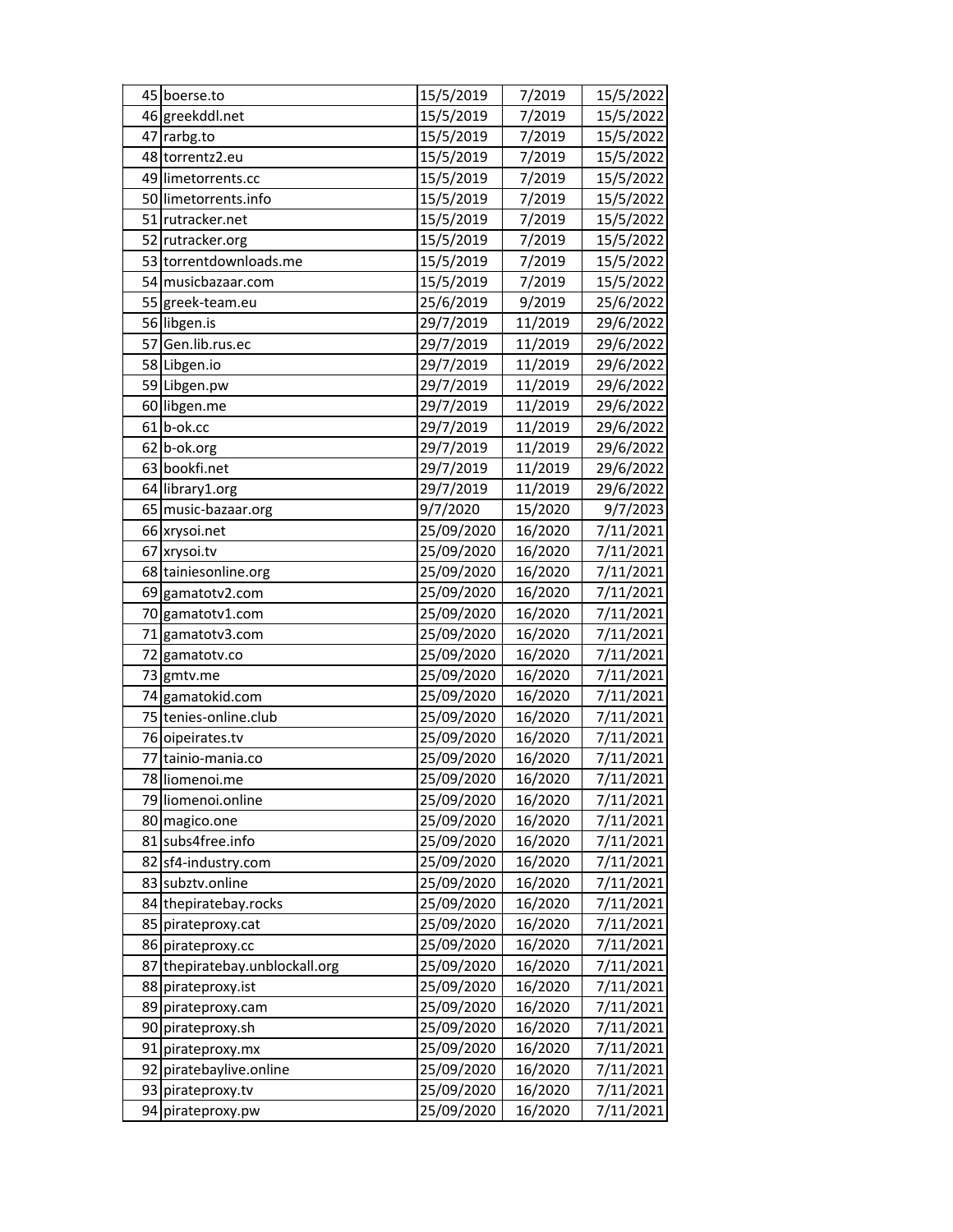|     | 95 thepiratebay.bid         | 25/09/2020 | 16/2020 | 7/11/2021 |
|-----|-----------------------------|------------|---------|-----------|
|     | 96 thepiratebay.cd          | 25/09/2020 | 16/2020 | 7/11/2021 |
|     | 97 thepiratebay.cr          | 25/09/2020 | 16/2020 | 7/11/2021 |
|     | 98 pirateproxy.gdn          | 25/09/2020 | 16/2020 | 7/11/2021 |
| 99  | pirateproxy.fi              | 25/09/2020 | 16/2020 | 7/11/2021 |
|     | 100 proxyofthepiratebay.com | 25/09/2020 | 16/2020 | 7/11/2021 |
|     | 101 thepiratebay.store      | 25/09/2020 | 16/2020 | 7/11/2021 |
| 102 | unblockthe.xyz              | 25/09/2020 | 16/2020 | 7/11/2021 |
|     | 103 thepiratebay11.org      | 25/09/2020 | 16/2020 | 7/11/2021 |
|     | 104 thepiratebayproxy.info  | 25/09/2020 | 16/2020 | 7/11/2021 |
|     | 105 tpbproxy.org            | 25/09/2020 | 16/2020 | 7/11/2021 |
|     | 106 freepirateproxy.com     | 25/09/2020 | 16/2020 | 7/11/2021 |
|     | 107 lepiratebay.org         | 25/09/2020 | 16/2020 | 7/11/2021 |
|     | 108 toppiratebayproxy.com   | 25/09/2020 | 16/2020 | 7/11/2021 |
|     | 109 proxybay.center         | 25/09/2020 | 16/2020 | 7/11/2021 |
|     | 110 thepiratebay.tokyo      | 25/09/2020 | 16/2020 | 7/11/2021 |
|     | 111 thepirateshore.eu       | 25/09/2020 | 16/2020 | 7/11/2021 |
|     | 112 proxybay.site           | 25/09/2020 | 16/2020 | 7/11/2021 |
|     | 113 piratebayproxy.cx       | 25/09/2020 | 16/2020 | 7/11/2021 |
|     | 114 freepirate.net          | 25/09/2020 | 16/2020 | 7/11/2021 |
|     | 115 thepiratebay.realty     | 25/09/2020 | 16/2020 | 7/11/2021 |
|     | 116 proxybay.pro            | 25/09/2020 | 16/2020 | 7/11/2021 |
| 117 | openpirate.org              | 25/09/2020 | 16/2020 | 7/11/2021 |
|     | 118 uktpb.org               | 25/09/2020 | 16/2020 | 7/11/2021 |
|     | 119 thepiratebay.services   | 25/09/2020 | 16/2020 | 7/11/2021 |
|     | 120 ukpiratebayproxy.com    | 25/09/2020 | 16/2020 | 7/11/2021 |
| 121 | pirateproxy.live            | 25/09/2020 | 16/2020 | 7/11/2021 |
|     | 122 the hiddenbay.com       | 25/09/2020 | 16/2020 | 7/11/2021 |
|     | 123 tpb.party               | 25/09/2020 | 16/2020 | 7/11/2021 |
|     | 124 proxyproxy.fi           | 25/09/2020 | 16/2020 | 7/11/2021 |
|     | 125 pirateproxy.app         | 25/09/2020 | 16/2020 | 7/11/2021 |
|     | 126 pirateproxy.bet         | 25/09/2020 | 16/2020 | 7/11/2021 |
|     | 127 thepiratebay.fun        | 25/09/2020 | 16/2020 | 7/11/2021 |
|     | 128 pirateproxy.id          | 25/09/2020 | 16/2020 | 7/11/2021 |
|     | 129 pirateproxy.lat         | 25/09/2020 | 16/2020 | 7/11/2021 |
|     | 130 thepiratebay10.org      | 25/09/2020 | 16/2020 | 7/11/2021 |
| 131 | pirateproxy.vet             | 25/09/2020 | 16/2020 | 7/11/2021 |
|     | 132 tpb.guru                | 25/09/2020 | 16/2020 | 7/11/2021 |
|     | 133 tpb.bike                | 25/09/2020 | 16/2020 | 7/11/2021 |
|     | 134 pirateproxy.vc          | 25/09/2020 | 16/2020 | 7/11/2021 |
|     | 135 tpbay.net               | 25/09/2020 | 16/2020 | 7/11/2021 |
|     | 136 thepiratebay.party      | 25/09/2020 | 16/2020 | 7/11/2021 |
|     | 137 tpb.unblocked.bar       | 25/09/2020 | 16/2020 | 7/11/2021 |
|     | 138 pirateproxy.onl         | 25/09/2020 | 16/2020 | 7/11/2021 |
|     | 139 tpb.gold                | 25/09/2020 | 16/2020 | 7/11/2021 |
|     | 140 pirateproxy.llc         | 25/09/2020 | 16/2020 | 7/11/2021 |
|     | 141 indiaboat.art           | 25/09/2020 | 16/2020 | 7/11/2021 |
| 142 | openpirate.cc               | 25/09/2020 | 16/2020 | 7/11/2021 |
| 143 | everybabes.com              | 25/09/2020 | 16/2020 | 7/11/2021 |
|     | 144 tpbay.xyz               | 25/09/2020 | 16/2020 | 7/11/2021 |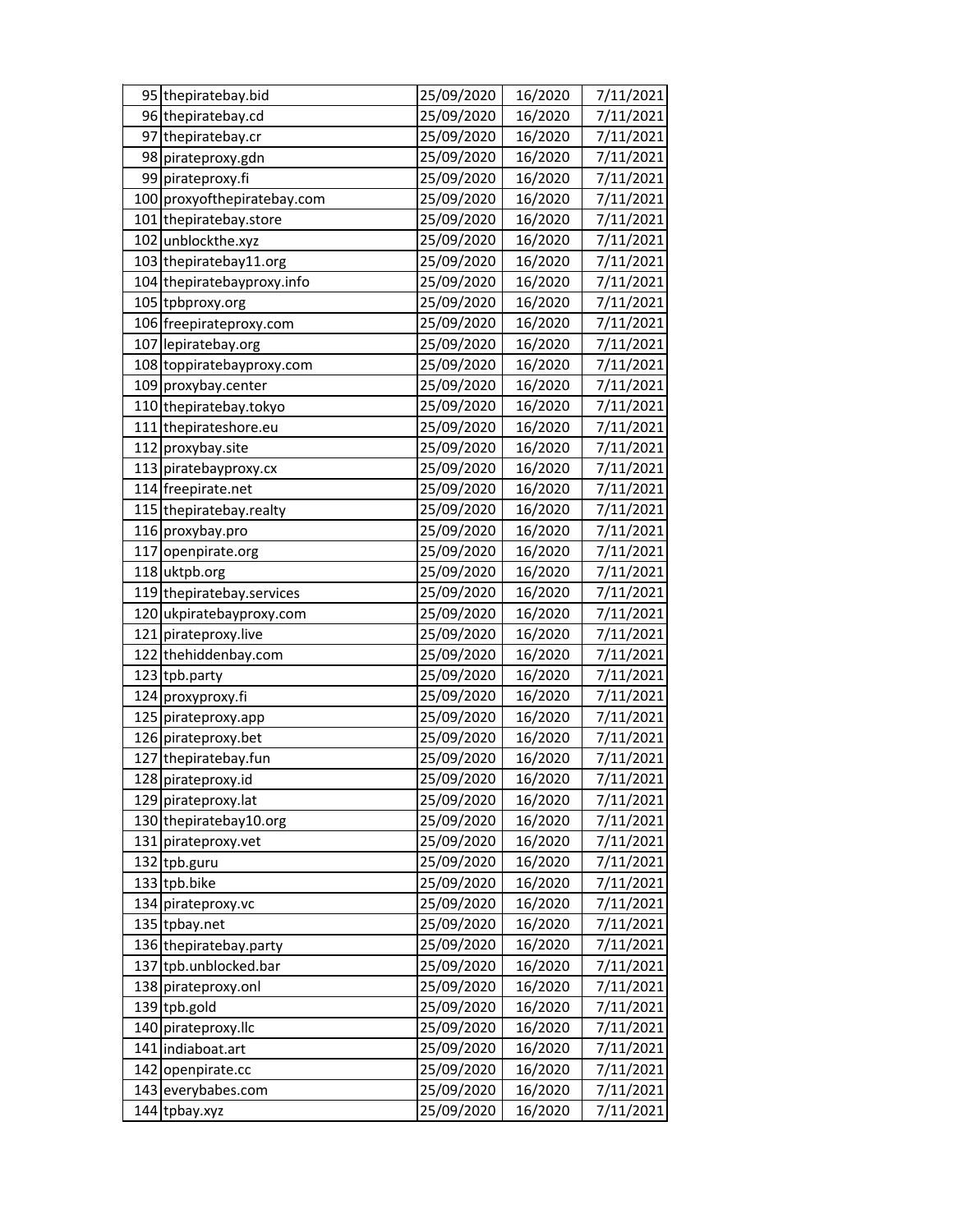|     | 145 pirate-bay.net               | 25/09/2020 | 16/2020 | 7/11/2021 |
|-----|----------------------------------|------------|---------|-----------|
| 146 | unblockpirate.net                | 25/09/2020 | 16/2020 | 7/11/2021 |
| 147 | ukpirateproxy.co                 | 25/09/2020 | 16/2020 | 7/11/2021 |
|     | 148 tpbunblocked.net             | 25/09/2020 | 16/2020 | 7/11/2021 |
| 149 | piratebays.wtf                   | 25/09/2020 | 16/2020 | 7/11/2021 |
|     | 150 piratebay.life               | 25/09/2020 | 16/2020 | 7/11/2021 |
| 151 | piratebaylive.com                | 25/09/2020 | 16/2020 | 7/11/2021 |
| 152 | piratebayproxy.live              | 25/09/2020 | 16/2020 | 7/11/2021 |
|     | 153 pirateproxy.link             | 25/09/2020 | 16/2020 | 7/11/2021 |
| 154 | pirateproxy.surf                 | 25/09/2020 | 16/2020 | 7/11/2021 |
| 155 | proxyofbay.org                   | 25/09/2020 | 16/2020 | 7/11/2021 |
|     | 156 proxyproxy.net               | 25/09/2020 | 16/2020 | 7/11/2021 |
|     | 157 thepiratebay0.org            | 25/09/2020 | 16/2020 | 7/11/2021 |
|     | 158 pirateproxy.ink              | 25/09/2020 | 16/2020 | 7/11/2021 |
|     | 159 thepiratebay.prox4you.work   | 25/09/2020 | 16/2020 | 7/11/2021 |
|     | 160 thepiratebay.mrunlock.club   | 25/09/2020 | 16/2020 | 7/11/2021 |
|     | 161 tpb13.ukpass.co              | 25/09/2020 | 16/2020 | 7/11/2021 |
| 162 | pirateproxy.space                | 25/09/2020 | 16/2020 | 7/11/2021 |
|     | 163 tpb.ind-unblock.xyz          | 25/09/2020 | 16/2020 | 7/11/2021 |
|     | 164 thepiratebay.nocensor.red    | 25/09/2020 | 16/2020 | 7/11/2021 |
|     | 165 thepiratebay.ee              | 25/09/2020 | 16/2020 | 7/11/2021 |
|     | 166 piratebay.party              | 25/09/2020 | 16/2020 | 7/11/2021 |
|     | 167 thepiratebay.bar             | 25/09/2020 | 16/2020 | 7/11/2021 |
|     | 168 thepiratebays3.net           | 25/09/2020 | 16/2020 | 7/11/2021 |
|     | 169 thepiratebay3.to             | 25/09/2020 | 16/2020 | 7/11/2021 |
|     | 170 thepiratebay.mx              | 25/09/2020 | 16/2020 | 7/11/2021 |
|     | 171 thepiratebay.app             | 25/09/2020 | 16/2020 | 7/11/2021 |
|     | 172 tpb.red                      | 25/09/2020 | 16/2020 | 7/11/2021 |
| 173 | piratebay-proxy-list.com         | 25/09/2020 | 16/2020 | 7/11/2021 |
|     | 174 thepiratebay.se.net          | 25/09/2020 | 16/2020 | 7/11/2021 |
| 175 | pirateaccess.info                | 25/09/2020 | 16/2020 | 7/11/2021 |
|     | 176 thepiratebay-unblocked.org   | 25/09/2020 | 16/2020 | 7/11/2021 |
| 177 | pirateproxy.page                 | 25/09/2020 | 16/2020 | 7/11/2021 |
|     | 178 pirateproxy.blue             | 25/09/2020 | 16/2020 | 7/11/2021 |
|     | 179 tpb.ind-unbloock.xyz         | 25/09/2020 | 16/2020 | 7/11/2021 |
|     | 180 thepiratebay.unbl4you.fun    | 25/09/2020 | 16/2020 | 7/11/2021 |
|     | 181 thepiratebay.unbl0ck.pro     | 25/09/2020 | 16/2020 | 7/11/2021 |
|     | 182 thepiratebay.nocensor.icu    | 25/09/2020 | 16/2020 | 7/11/2021 |
|     | 183 pirateproxy.krd              | 25/09/2020 | 16/2020 | 7/11/2021 |
|     | 184 thepiratebay.unbl4you.london | 25/09/2020 | 16/2020 | 7/11/2021 |
|     | 185 thepiratebay.proxybit.bar    | 25/09/2020 | 16/2020 | 7/11/2021 |
|     | 186 thepiratebay.unbl0ck.fun     | 25/09/2020 | 16/2020 | 7/11/2021 |
| 187 | thepiratebay.unblocknow.pro      | 25/09/2020 | 16/2020 | 7/11/2021 |
|     | 188 thepiratebay.nocensor.rest   | 25/09/2020 | 16/2020 | 7/11/2021 |
|     | 189 tpb17.ukpass.co              | 25/09/2020 | 16/2020 | 7/11/2021 |
|     | 190 thepiratebay.golf            | 25/09/2020 | 16/2020 | 7/11/2021 |
| 191 | redtpb.link                      | 25/09/2020 | 16/2020 | 7/11/2021 |
|     | 192 tpbunblocktpb.net            | 25/09/2020 | 16/2020 | 7/11/2021 |
| 193 | beaindia.org                     | 25/09/2020 | 16/2020 | 7/11/2021 |
|     | 194 tpblautbay.one               | 25/09/2020 | 16/2020 | 7/11/2021 |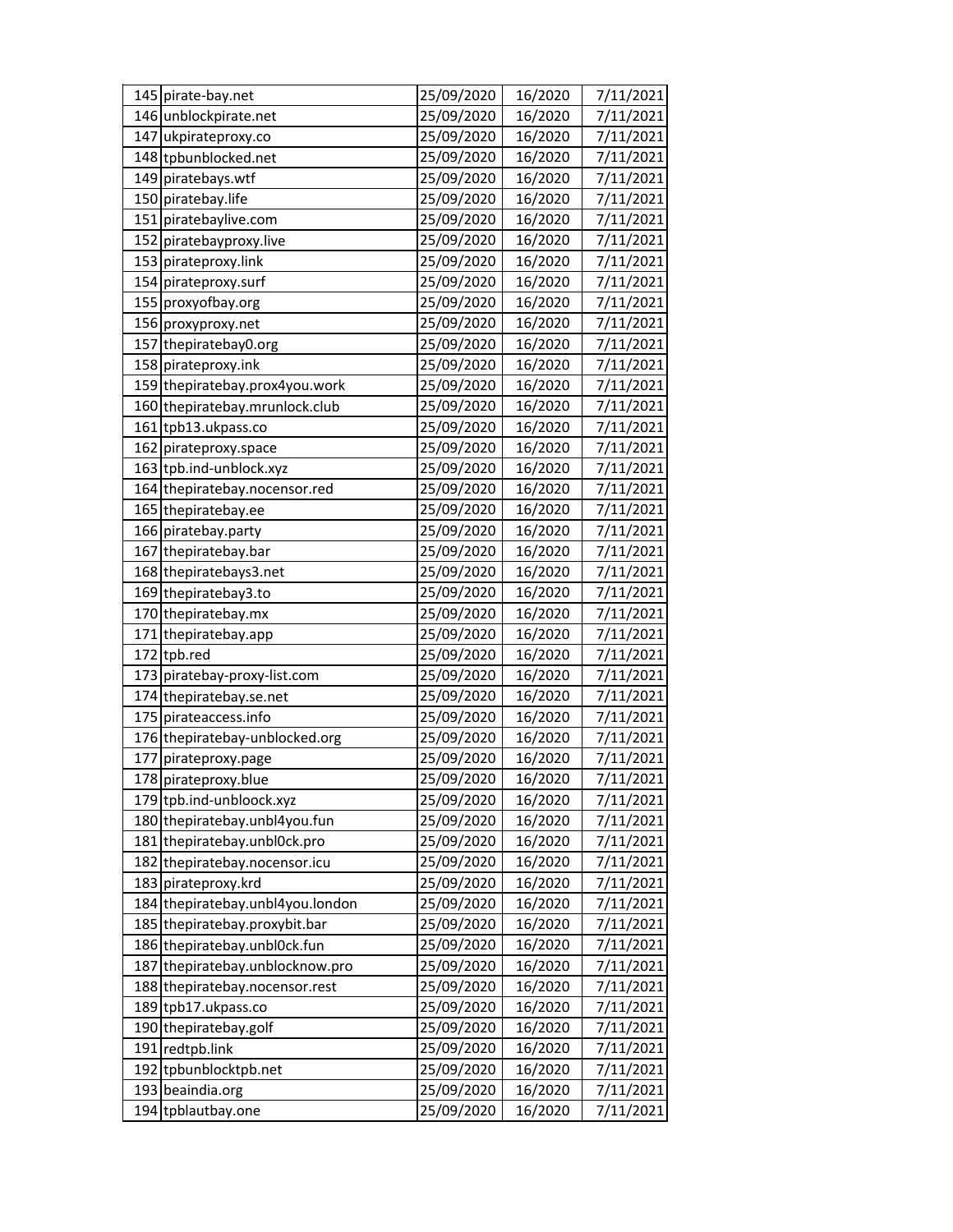|     | 195 baybaypirate.info                 | 25/09/2020 | 16/2020 | 7/11/2021 |
|-----|---------------------------------------|------------|---------|-----------|
|     | 196 tpbairproxy.org                   | 25/09/2020 | 16/2020 | 7/11/2021 |
|     | 197 beared.link                       | 25/09/2020 | 16/2020 | 7/11/2021 |
|     | 198 baypiratepiraat.info              | 25/09/2020 | 16/2020 | 7/11/2021 |
|     | 199 mypiratebay.club                  | 25/09/2020 | 16/2020 | 7/11/2021 |
|     | 200 mypiratebay.best                  | 25/09/2020 | 16/2020 | 7/11/2021 |
|     | 201 ukpass.co                         | 25/09/2020 | 16/2020 | 7/11/2021 |
|     | 202 unblocktheship.org                | 25/09/2020 | 16/2020 | 7/11/2021 |
|     | 203 thepiratebay.by                   | 25/09/2020 | 16/2020 | 7/11/2021 |
|     | 204 pirateproxy.voto                  | 25/09/2020 | 16/2020 | 7/11/2021 |
|     | 205 thepiratebay.g2g.bar              | 25/09/2020 | 16/2020 | 7/11/2021 |
|     | 206 4bay.xyz                          | 25/09/2020 | 16/2020 | 7/11/2021 |
|     | 207 thepiratebay.u4m.fun              | 25/09/2020 | 16/2020 | 7/11/2021 |
|     | 208 pirateproxy.lol                   | 25/09/2020 | 16/2020 | 7/11/2021 |
|     | 209 piratebayproxy.top                | 25/09/2020 | 16/2020 | 7/11/2021 |
|     | 210 tpbproxy.fans                     | 25/09/2020 | 16/2020 | 7/11/2021 |
|     | 211 thepiratebay.fit                  | 25/09/2020 | 16/2020 | 7/11/2021 |
|     | 212 thepiratebay.mrunblock.pro        | 25/09/2020 | 16/2020 | 7/11/2021 |
|     | 213 piratesbay.link                   | 25/09/2020 | 16/2020 | 7/11/2021 |
|     | 214 tpbay.org                         | 25/09/2020 | 16/2020 | 7/11/2021 |
|     | 215 tpbay.in                          | 25/09/2020 | 16/2020 | 7/11/2021 |
|     | 216 piratesbay.top                    | 25/09/2020 | 16/2020 | 7/11/2021 |
|     | 217 bayproxy.link                     | 25/09/2020 | 16/2020 | 7/11/2021 |
|     | 218 bayproxy.fans                     | 25/09/2020 | 16/2020 | 7/11/2021 |
|     | 219 thepiratebay.unblockproject.space | 25/09/2020 | 16/2020 | 7/11/2021 |
|     | 220 thepiratebay.unblocknow.casa      | 25/09/2020 | 16/2020 | 7/11/2021 |
|     | 221 yts.ag                            | 25/09/2020 | 16/2020 | 7/11/2021 |
|     | 222 yts.unblocked.vip                 | 25/09/2020 | 16/2020 | 7/11/2021 |
|     | 223 yts.unblocked.ist                 | 25/09/2020 | 16/2020 | 7/11/2021 |
|     | 224 yts.unblocked.uno                 | 25/09/2020 | 16/2020 | 7/11/2021 |
|     | 225 yts.unblocked.onl                 | 25/09/2020 | 16/2020 | 7/11/2021 |
|     | 226 yts.unblocked.ink                 | 25/09/2020 | 16/2020 | 7/11/2021 |
|     | 227 yts.unblocker.cc                  | 25/09/2020 | 16/2020 | 7/11/2021 |
|     | 228 yts.unblocked.at                  | 25/09/2020 | 16/2020 | 7/11/2021 |
|     | 229 yts.unblocked.tw                  | 25/09/2020 | 16/2020 | 7/11/2021 |
|     | 230 yts.unblocked.cam                 | 25/09/2020 | 16/2020 | 7/11/2021 |
|     | 231 yts.unblocked.srl                 | 25/09/2020 | 16/2020 | 7/11/2021 |
|     | 232 yts.unblocked.pro                 | 25/09/2020 | 16/2020 | 7/11/2021 |
|     | 233 yts.unblocked.vc                  | 25/09/2020 | 16/2020 | 7/11/2021 |
|     | 234 yts.unblocked.sh                  | 25/09/2020 | 16/2020 | 7/11/2021 |
|     | 235 yts.unblocked.mx                  | 25/09/2020 | 16/2020 | 7/11/2021 |
|     | 236 yts.unblocked.vet                 | 25/09/2020 | 16/2020 | 7/11/2021 |
|     | 237 yts.unblocked.gdn                 | 25/09/2020 | 16/2020 | 7/11/2021 |
|     | 238 yts.unblocked.app                 | 25/09/2020 | 16/2020 | 7/11/2021 |
|     | 239 yts.unblocked.llc                 | 25/09/2020 | 16/2020 | 7/11/2021 |
|     | 240 yts.unblocked.krd                 | 25/09/2020 | 16/2020 | 7/11/2021 |
| 241 | yts.unblocked.win                     | 25/09/2020 | 16/2020 | 7/11/2021 |
|     | 242 yts.lt                            | 25/09/2020 | 16/2020 | 7/11/2021 |
|     | 243 yts.unblocked.dk                  | 25/09/2020 | 16/2020 | 7/11/2021 |
|     | 244 yts.unblockproject.icu            | 25/09/2020 | 16/2020 | 7/11/2021 |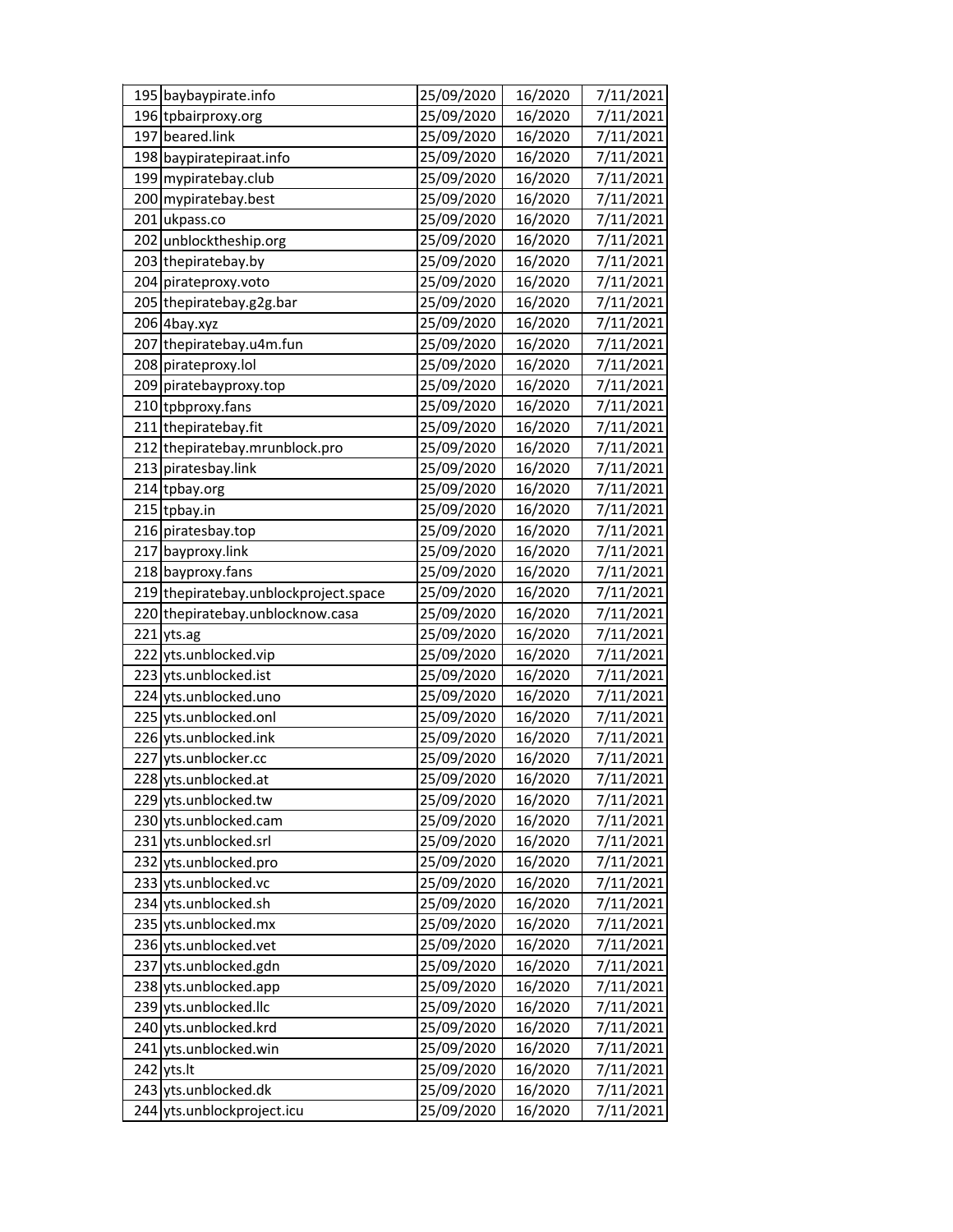|     | 245 yts.unblocked.nz         | 25/09/2020 | 16/2020 | 7/11/2021 |
|-----|------------------------------|------------|---------|-----------|
|     | 246 yts.unblocked.ltda       | 25/09/2020 | 16/2020 | 7/11/2021 |
| 247 | yts.unblockproject.red       | 25/09/2020 | 16/2020 | 7/11/2021 |
|     | 248 yts.unblocked.earth      | 25/09/2020 | 16/2020 | 7/11/2021 |
|     | 249 yts.unblockit.win        | 25/09/2020 | 16/2020 | 7/11/2021 |
|     | 250 yts.unblockit.biz        | 25/09/2020 | 16/2020 | 7/11/2021 |
|     | 251 yts.unblockproject.pw    | 25/09/2020 | 16/2020 | 7/11/2021 |
|     | 252 yts.unblockit.bid        | 25/09/2020 | 16/2020 | 7/11/2021 |
|     | 253 yts.mx                   | 25/09/2020 | 16/2020 | 7/11/2021 |
|     | 254 yts.vc                   | 25/09/2020 | 16/2020 | 7/11/2021 |
|     | 255 yst.am                   | 25/09/2020 | 16/2020 | 7/11/2021 |
|     | 256 yts.unblockit.red        | 25/09/2020 | 16/2020 | 7/11/2021 |
|     | 257 yts.unblockit.pro        | 25/09/2020 | 16/2020 | 7/11/2021 |
|     | 258 yts.unblockproject.kim   | 25/09/2020 | 16/2020 | 7/11/2021 |
|     | 259 yts.ai                   | 25/09/2020 | 16/2020 | 7/11/2021 |
|     | 260 yts.pm                   | 25/09/2020 | 16/2020 | 7/11/2021 |
|     | 261 yts.unblockit.one        | 25/09/2020 | 16/2020 | 7/11/2021 |
|     | 262 yts.unblockit.me         | 25/09/2020 | 16/2020 | 7/11/2021 |
|     | 263 yts.unblockproject.pro   | 25/09/2020 | 16/2020 | 7/11/2021 |
|     | 264 yts.unblockit.pw         | 25/09/2020 | 16/2020 | 7/11/2021 |
|     | 265 yts.unblockproject.space | 25/09/2020 | 16/2020 | 7/11/2021 |
|     | 266 yts.proxybit.bar         | 25/09/2020 | 16/2020 | 7/11/2021 |
|     | 267 yts.unbl0ck.fun          | 25/09/2020 | 16/2020 | 7/11/2021 |
|     | 268 yts.unblocknow.pro       | 25/09/2020 | 16/2020 | 7/11/2021 |
|     | 269 yts.unblockit.id         | 25/09/2020 | 16/2020 | 7/11/2021 |
|     | 270 yts.g2g.bar              | 25/09/2020 | 16/2020 | 7/11/2021 |
|     | 271 1337x.unblocked.ink      | 25/09/2020 | 16/2020 | 7/11/2021 |
|     | 272 1337x.unblocker.cc       | 25/09/2020 | 16/2020 | 7/11/2021 |
|     | 273 1337x.unblocked.at       | 25/09/2020 | 16/2020 | 7/11/2021 |
|     | 274 1337x.unblocked.bet      | 25/09/2020 | 16/2020 | 7/11/2021 |
|     | 275 1337x.unblocked.ist      | 25/09/2020 | 16/2020 | 7/11/2021 |
|     | 276 1337x.unblocked.live     | 25/09/2020 | 16/2020 | 7/11/2021 |
|     | 277 1337x.unblocked.cat      | 25/09/2020 | 16/2020 | 7/11/2021 |
|     | 278 1337x.unblocked.one      | 25/09/2020 | 16/2020 | 7/11/2021 |
|     | 279 1337x.unblocked.la       | 25/09/2020 | 16/2020 | 7/11/2021 |
|     | 280 1337x.unblocked.srl      | 25/09/2020 | 16/2020 | 7/11/2021 |
|     | 281 1337x.unblocked.pub      | 25/09/2020 | 16/2020 | 7/11/2021 |
|     | 282 1337x.unblocked.bid      | 25/09/2020 | 16/2020 | 7/11/2021 |
|     | 283 1337x.unblockall.org     | 25/09/2020 | 16/2020 | 7/11/2021 |
|     | 284 1337x.unblocked.pro      | 25/09/2020 | 16/2020 | 7/11/2021 |
|     | 285 1337x.unblocked.vc       | 25/09/2020 | 16/2020 | 7/11/2021 |
|     | 286 1337x.unblocked.sh       | 25/09/2020 | 16/2020 | 7/11/2021 |
|     | 287 x1337x.ws                | 25/09/2020 | 16/2020 | 7/11/2021 |
|     | 288 1337x.unblocked.mx       | 25/09/2020 | 16/2020 | 7/11/2021 |
|     | 289 x1337x.eu                | 25/09/2020 | 16/2020 | 7/11/2021 |
|     | 290 1337x.unblocked.gdn      | 25/09/2020 | 16/2020 | 7/11/2021 |
|     | 291 x1337x.se                | 25/09/2020 | 16/2020 | 7/11/2021 |
|     | 292 1337x.unblocked.pet      | 25/09/2020 | 16/2020 | 7/11/2021 |
|     | 293 1337x.unblocked.win      | 25/09/2020 | 16/2020 | 7/11/2021 |
|     | 294 1337x.unblocked.lc       | 25/09/2020 | 16/2020 | 7/11/2021 |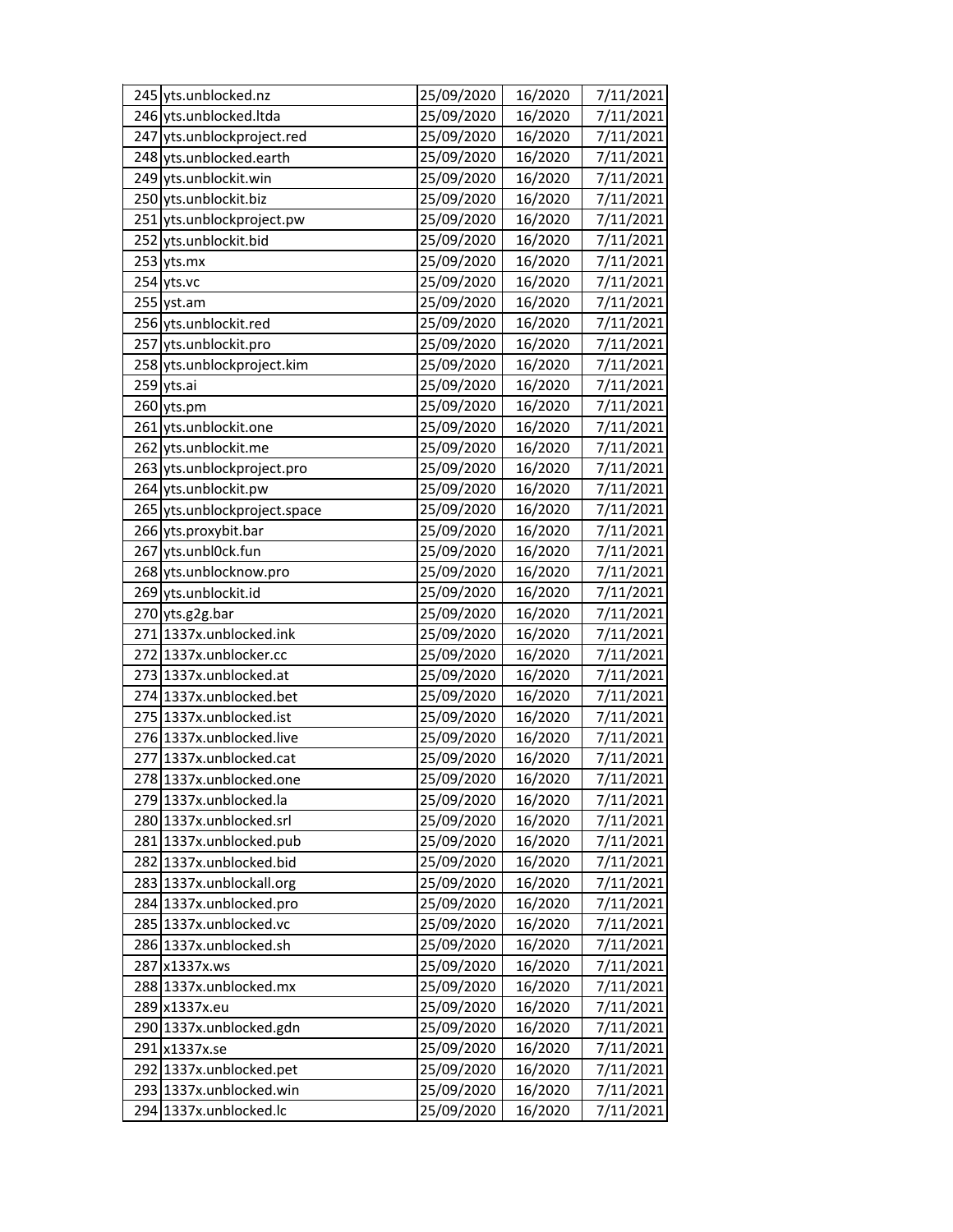|     | 295 1337x.unblocked.dk         | 25/09/2020 | 16/2020 | 7/11/2021 |
|-----|--------------------------------|------------|---------|-----------|
|     | 296 1337x.unblocked.nz         | 25/09/2020 | 16/2020 | 7/11/2021 |
| 297 | 1337x.unblocked.ltda           | 25/09/2020 | 16/2020 | 7/11/2021 |
|     | 298 1337x.unblocked.earth      | 25/09/2020 | 16/2020 | 7/11/2021 |
|     | 299 1337x.unblockit.ca         | 25/09/2020 | 16/2020 | 7/11/2021 |
|     | 300 1337x.unblockit.biz        | 25/09/2020 | 16/2020 | 7/11/2021 |
|     | 301 1337x.is                   | 25/09/2020 | 16/2020 | 7/11/2021 |
|     | 302 1377x.to                   | 25/09/2020 | 16/2020 | 7/11/2021 |
|     | 303 1337x.unblockit.bid        | 25/09/2020 | 16/2020 | 7/11/2021 |
|     | 304 1337x.am                   | 25/09/2020 | 16/2020 | 7/11/2021 |
|     | 305 1337x.nocensor.surf        | 25/09/2020 | 16/2020 | 7/11/2021 |
|     | 306 1337x.mrunlock.red         | 25/09/2020 | 16/2020 | 7/11/2021 |
|     | 307 1337x.unblockit.red        | 25/09/2020 | 16/2020 | 7/11/2021 |
|     | 308 1337x.nocensor.red         | 25/09/2020 | 16/2020 | 7/11/2021 |
|     | 309 1337x.mrunlock.club        | 25/09/2020 | 16/2020 | 7/11/2021 |
|     | 310 1337x.unblockit.pro        | 25/09/2020 | 16/2020 | 7/11/2021 |
|     | 311 1337x.mrunblock.xyz        | 25/09/2020 | 16/2020 | 7/11/2021 |
|     | 312 1337x.tw                   | 25/09/2020 | 16/2020 | 7/11/2021 |
|     | 313 1337x.gd                   | 25/09/2020 | 16/2020 | 7/11/2021 |
|     | 314 1337xto.to                 | 25/09/2020 | 16/2020 | 7/11/2021 |
|     | 315 1337x.unblockit.one        | 25/09/2020 | 16/2020 | 7/11/2021 |
|     | 316 1337x.unblocked.id         | 25/09/2020 | 16/2020 | 7/11/2021 |
| 317 | 1337x.unbl0ck.red              | 25/09/2020 | 16/2020 | 7/11/2021 |
|     | 318 1337x.unblockit.me         | 25/09/2020 | 16/2020 | 7/11/2021 |
|     | 319 1337x.unbl0ck.pro          | 25/09/2020 | 16/2020 | 7/11/2021 |
|     | 320 1337x.unblockit.pw         | 25/09/2020 | 16/2020 | 7/11/2021 |
|     | 321 1337x.proxybit.bar         | 25/09/2020 | 16/2020 | 7/11/2021 |
|     | 322 1337x.unbl0ck.fun          | 25/09/2020 | 16/2020 | 7/11/2021 |
|     | 323 1337x.unblockproject.space | 25/09/2020 | 16/2020 | 7/11/2021 |
|     | 324 1337x.mrunblock.pro        | 25/09/2020 | 16/2020 | 7/11/2021 |
|     | 325 1337x.nocensor.rest        | 25/09/2020 | 16/2020 | 7/11/2021 |
|     | 326 1337x.unblockit.id         | 25/09/2020 | 16/2020 | 7/11/2021 |
|     | 327 xrysoi.live                | 11/10/2020 | 17/2020 | 7/11/2021 |
|     | 328 xrysoi.co                  | 11/10/2020 | 17/2020 | 7/11/2021 |
|     | 329 tainiesonline.net          | 11/10/2020 | 17/2020 | 7/11/2021 |
|     | 330 tainiesonline.co/          | 11/10/2020 | 17/2020 | 7/11/2021 |
|     | 331 gamatotv4.com              | 11/10/2020 | 17/2020 | 7/11/2021 |
|     | 332 gamatotv5.com              | 11/10/2020 | 17/2020 | 7/11/2021 |
|     | 333 tenies-online.top          | 11/10/2020 | 17/2020 | 7/11/2021 |
|     | 334 oipeirates.live            | 11/10/2020 | 17/2020 | 7/11/2021 |
|     | 335 oipeirates.xyz             | 11/10/2020 | 17/2020 | 7/11/2021 |
|     | 336 tainio-mania.club          | 11/10/2020 | 17/2020 | 7/11/2021 |
|     | 337 liomenoi.club              | 11/10/2020 | 17/2020 | 7/11/2021 |
|     | 338 subs4u.xyz                 | 11/10/2020 | 17/2020 | 7/11/2021 |
|     | 339 magico.club                | 11/10/2020 | 17/2020 | 7/11/2021 |
|     | 340 thepiratebay.guru          | 11/10/2020 | 17/2020 | 7/11/2021 |
|     | 341 tpb.email                  | 11/10/2020 | 17/2020 | 7/11/2021 |
|     | 342 thepiratebaybay.org        | 11/10/2020 | 17/2020 | 7/11/2021 |
|     | 343 mypiratebay.net            | 11/10/2020 | 17/2020 | 7/11/2021 |
|     | 344 tpb.unblocked.rest         | 11/10/2020 | 17/2020 | 7/11/2021 |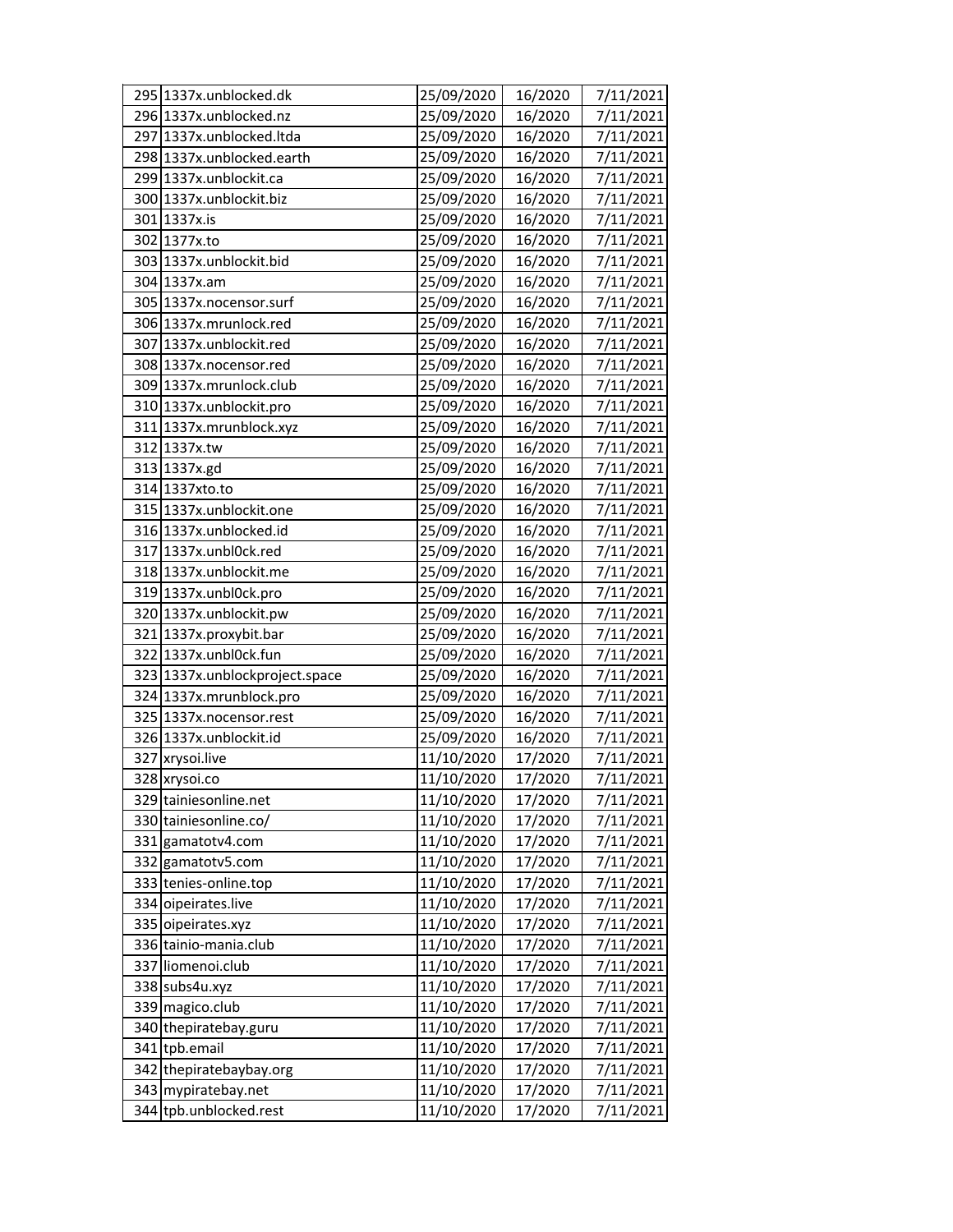|     | 345 mypiratebay.wtf                                            | 11/10/2020               | 17/2020            | 7/11/2021                                                                               |
|-----|----------------------------------------------------------------|--------------------------|--------------------|-----------------------------------------------------------------------------------------|
|     | 346 piratebay.tech                                             | 11/10/2020               | 17/2020            | 7/11/2021                                                                               |
|     | 347 mypiratebay.fun                                            | 11/10/2020               | 17/2020            | 7/11/2021                                                                               |
|     | 348 mypiratebay.co                                             | 11/10/2020               | 17/2020            | 7/11/2021                                                                               |
|     | 349 mypiratebay.me                                             | 11/10/2020               | 17/2020            | 7/11/2021                                                                               |
|     | 350 piratetoday.xyz                                            | 11/10/2020               | 17/2020            | 7/11/2021                                                                               |
|     | 351 mypiratebay.work                                           | 11/10/2020               | 17/2020            | 7/11/2021                                                                               |
|     | 352 baypirated.site                                            | 11/10/2020               | 17/2020            | 7/11/2021                                                                               |
|     | 353 thepiratebay.rip                                           | 11/10/2020               | 17/2020            | 7/11/2021                                                                               |
|     | 354 thepiratebay.d4.re                                         | 11/10/2020               | 17/2020            | 7/11/2021                                                                               |
|     | 355 tpb.skynetcloud.site                                       | 11/10/2020               | 17/2020            | 7/11/2021                                                                               |
|     | 356 tpb.sadzawka.tk                                            | 11/10/2020               | 17/2020            | 7/11/2021                                                                               |
|     | 357 thepirate-bay.org                                          | 11/10/2020               | 17/2020            | 7/11/2021                                                                               |
|     | 358 pirateproxy.dev                                            | 11/10/2020               | 17/2020            | 7/11/2021                                                                               |
|     | 359 pirateproxy.buzz/                                          | 11/10/2020               | 17/2020            | 7/11/2021                                                                               |
|     | 360 pirateproxy.cloud                                          | 11/10/2020               | 17/2020            | 7/11/2021                                                                               |
|     | 361 thepiratebay.unbl0ck.space                                 | 11/10/2020               | 17/2020            | 7/11/2021                                                                               |
|     | 362 thepiratebay.unbl0ck.world/                                | 11/10/2020               | 17/2020            | 7/11/2021                                                                               |
|     | 363 thepiratebay.unblocknow.pw                                 | 11/10/2020               | 17/2020            | 7/11/2021                                                                               |
|     | 364 http://thepiratebay.unblocknow.uno/                        | 11/10/2020               | 17/2020            | 7/11/2021                                                                               |
|     | 365 pirateproxy.name                                           | 11/10/2020               | 17/2020            | 7/11/2021                                                                               |
|     | 366 thepiratebay.proxybit.cyou                                 | 11/10/2020               | 17/2020            | 7/11/2021                                                                               |
|     | 367 thepiratebay.proxybit.casa/                                | 11/10/2020               | 17/2020            | 7/11/2021                                                                               |
|     | 368 thepiratebay.unblockproject.uno                            | 11/10/2020               | 17/2020            | 7/11/2021                                                                               |
|     |                                                                |                          |                    |                                                                                         |
|     | 369 thepiratebay.unblockproject.rest/                          | 11/10/2020               | 17/2020            | 7/11/2021                                                                               |
|     | 370 yts.io                                                     | 11/10/2020               | 17/2020            | 7/11/2021                                                                               |
|     | 371 yts.unblockit.top                                          | 11/10/2020               | 17/2020            | 7/11/2021                                                                               |
| 372 | yts.unblockit.app/                                             | 11/10/2020               | 17/2020            | 7/11/2021                                                                               |
| 373 | yts.unblockproject.uno                                         | 11/10/2020               | 17/2020            |                                                                                         |
|     | 374 yts.unblockproject.rest/                                   | 11/10/2020               | 17/2020            | 7/11/2021                                                                               |
|     | 375 yts.unblockit.ca                                           | 11/10/2020               | 17/2020            | 7/11/2021                                                                               |
|     | 376 yts.proxybit.uno                                           | 11/10/2020               | 17/2020            | 7/11/2021                                                                               |
|     | 377 yts.proxybit.casa/                                         | 11/10/2020               | 17/2020            | 7/11/2021                                                                               |
|     | 378 yts.proxybit.cyou                                          | 11/10/2020               | 17/2020            |                                                                                         |
|     | 379 yts.unbl0ck.space                                          | 11/10/2020               | 17/2020            | 7/11/2021                                                                               |
|     | 380 yts.unbl0ck.world/                                         | 11/10/2020               | 17/2020            | 7/11/2021                                                                               |
|     | 381 yts.unblockit.lat/                                         | 11/10/2020               | 17/2020            |                                                                                         |
|     | 382 1337x.unblockit.top                                        | 11/10/2020               | 17/2020            |                                                                                         |
|     | 383 1337x.unblockit.app/                                       | 11/10/2020               | 17/2020            | 7/11/2021                                                                               |
|     | 384 1337x.nocensor.club                                        | 11/10/2020               | 17/2020            | 7/11/2021                                                                               |
|     | 385 1337x.nocensor.cyou/                                       | 11/10/2020               | 17/2020            | 7/11/2021                                                                               |
|     | 386 1337x.mrunblock.cyou                                       | 11/10/2020               | 17/2020            | 7/11/2021                                                                               |
|     | 387 1337x.mrunblock.best/                                      | 11/10/2020               | 17/2020            | 7/11/2021                                                                               |
|     | 388 1337x.proxybit.uno                                         | 11/10/2020               | 17/2020            | 7/11/2021                                                                               |
|     | 389 1337x.proxybit.casa/                                       | 11/10/2020               | 17/2020            | 7/11/2021                                                                               |
|     | 390 1337x.proxybit.cyou                                        | 11/10/2020               | 17/2020            |                                                                                         |
|     | 391 1337x.unbl0ck.space                                        | 11/10/2020               | 17/2020            | 7/11/2021                                                                               |
|     | 392 1337x.unbl0ck.world/                                       | 11/10/2020               | 17/2020            | 7/11/2021                                                                               |
|     | 393 1337x.unblockproject.uno<br>394 1337x.unblockproject.rest/ | 11/10/2020<br>11/10/2020 | 17/2020<br>17/2020 | 7/11/2021<br>7/11/2021<br>7/11/2021<br>7/11/2021<br>7/11/2021<br>7/11/2021<br>7/11/2021 |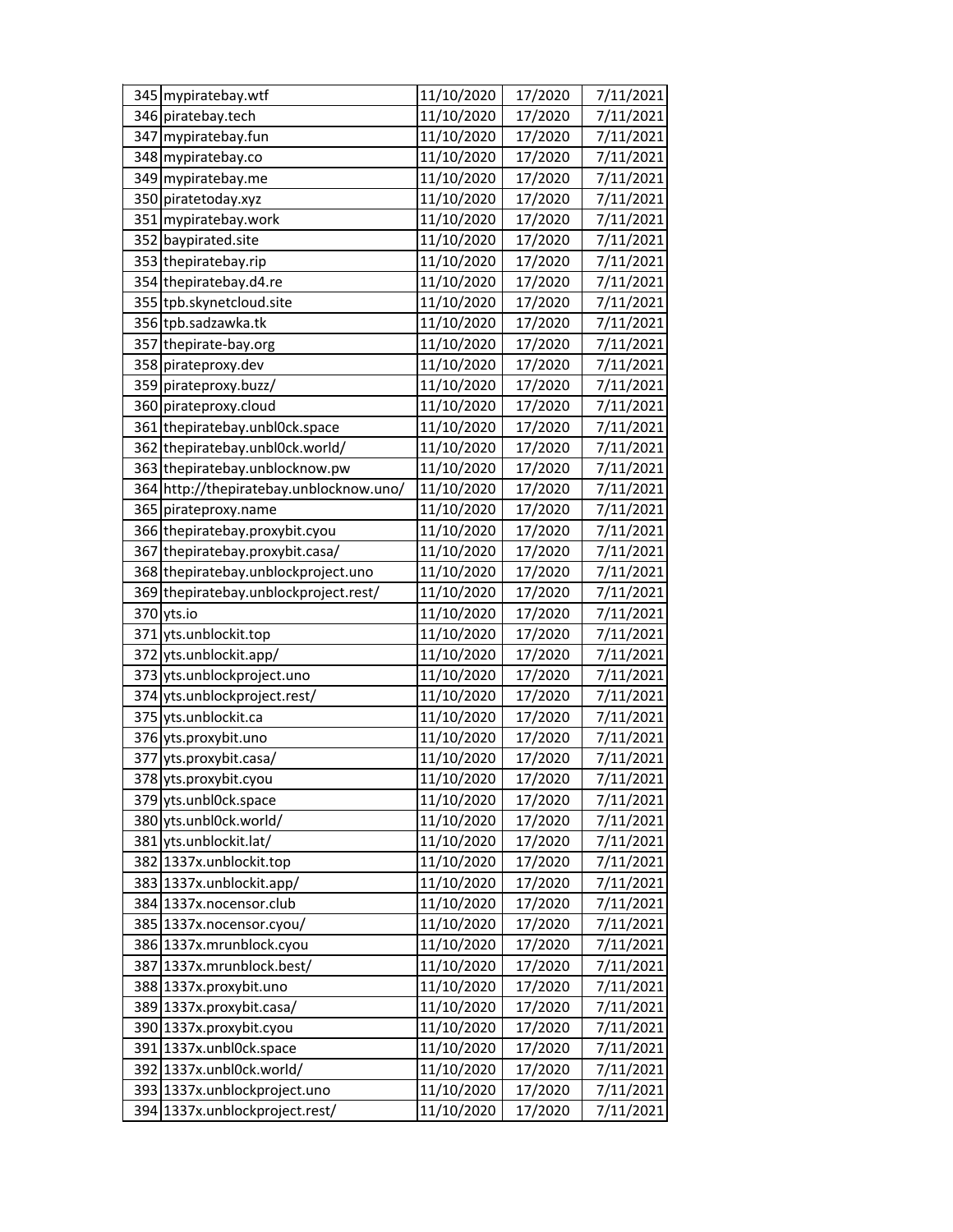| 395 1337x.unblockit.win     | 11/10/2020 | 17/2020 | 7/11/2021 |
|-----------------------------|------------|---------|-----------|
| 396 1337x.unblockit.lat/    | 11/10/2020 | 17/2020 | 7/11/2021 |
| 397 ellhnofrenia.all-up.com | 6/8/2021   | 22/2021 | 6/8/2024  |
| 398 mygreek.club            | 6/8/2021   | 22/2021 | 6/8/2024  |
| 399 ellas-music.net         | 6/8/2021   | 22/2021 | 6/8/2024  |
| 400 greekmania.eu           | 6/8/2021   | 22/2021 | 6/8/2024  |
| 401 123 movies free.net     | 6/8/2021   | 23/2021 | 6/8/2024  |
| 402 europixhd.one           | 6/8/2021   | 23/2021 | 6/8/2024  |
| 403 europixhd.biz           | 6/8/2021   | 23/2021 | 6/8/2024  |
| 404 fevgatotv-tainies.com   | 6/8/2021   | 23/2021 | 6/8/2024  |
| 405 filmix.ac               | 6/8/2021   | 23/2021 | 6/8/2024  |
| 406 filmix.co               | 6/8/2021   | 23/2021 | 6/8/2024  |
| 407 filmix.me               | 6/8/2021   | 23/2021 | 6/8/2024  |
| 408 flixtor.to              | 6/8/2021   | 23/2021 | 6/8/2024  |
| 409 flixtor.is              | 6/8/2021   | 23/2021 | 6/8/2024  |
| 410 flixtor.it              | 6/8/2021   | 23/2021 | 6/8/2024  |
| 411 flixtor.nu              | 6/8/2021   | 23/2021 | 6/8/2024  |
| 412 flixtor.one             | 6/8/2021   | 23/2021 | 6/8/2024  |
| 413 flixtor.se              | 6/8/2021   | 23/2021 | 6/8/2024  |
| 414 flixtor.vc              | 6/8/2021   | 23/2021 | 6/8/2024  |
| 415 fmovies.to              | 6/8/2021   | 23/2021 | 6/8/2024  |
| 416 gamato-movies.com       | 6/8/2021   | 23/2021 | 6/8/2024  |
| 417 gamato-movies.gr        | 6/8/2021   | 23/2021 | 6/8/2024  |
| 418 greek.to                | 6/8/2021   | 23/2021 | 6/8/2024  |
| 419 greekin.nfo             | 6/8/2021   | 23/2021 | 6/8/2024  |
| 420 greek-team.cc           | 6/8/2021   | 23/2021 | 6/8/2024  |
| 421 hellasddl.eu            | 6/8/2021   | 23/2021 | 6/8/2024  |
| 422 kickasstorrents.to      | 6/8/2021   | 23/2021 | 6/8/2024  |
| 423 kat.am                  | 6/8/2021   | 23/2021 | 6/8/2024  |
| 424 katcr.to                | 6/8/2021   | 23/2021 | 6/8/2024  |
| 425 kickasstorrent.cr       | 6/8/2021   | 23/2021 | 6/8/2024  |
| 426 kickasstorrents.cr      | 6/8/2021   | 23/2021 | 6/8/2024  |
| 427 moviez.space            | 6/8/2021   | 23/2021 | 6/8/2024  |
| 428 onlinemovie.one         | 6/8/2021   | 23/2021 | 6/8/2024  |
| 429 onlinemovie.gr          | 6/8/2021   | 23/2021 | 6/8/2024  |
| 430 opensubtitles.org       | 6/8/2021   | 23/2021 | 6/8/2024  |
| 431 promovies.pro           | 6/8/2021   | 23/2021 | 6/8/2024  |
| 432 rarbgto.org             | 6/8/2021   | 23/2021 | 6/8/2024  |
| 433 proxyrarbg.org          | 6/8/2021   | 23/2021 | 6/8/2024  |
| 434 rarbgget.org            | 6/8/2021   | 23/2021 | 6/8/2024  |
| 435 rarbgmirror.com         | 6/8/2021   | 23/2021 | 6/8/2024  |
| 436 rarbgmirror.org         | 6/8/2021   | 23/2021 | 6/8/2024  |
| 437 rarbgproxy.org          | 6/8/2021   | 23/2021 | 6/8/2024  |
| 438 teniesonline.gr         | 6/8/2021   | 23/2021 | 6/8/2024  |
| 439 tenies-online.gr        | 6/8/2021   | 23/2021 | 6/8/2024  |
| 440 torrent4you.me          | 6/8/2021   | 23/2021 | 6/8/2024  |
| 441 torrentgalaxy.to        | 6/8/2021   | 23/2021 | 6/8/2024  |
| 442 torrentgalaxy.mx        | 6/8/2021   | 23/2021 | 6/8/2024  |
| 443 torrentgalaxy.su        | 6/8/2021   | 23/2021 | 6/8/2024  |
| 444 voody.online            | 6/8/2021   | 23/2021 | 6/8/2024  |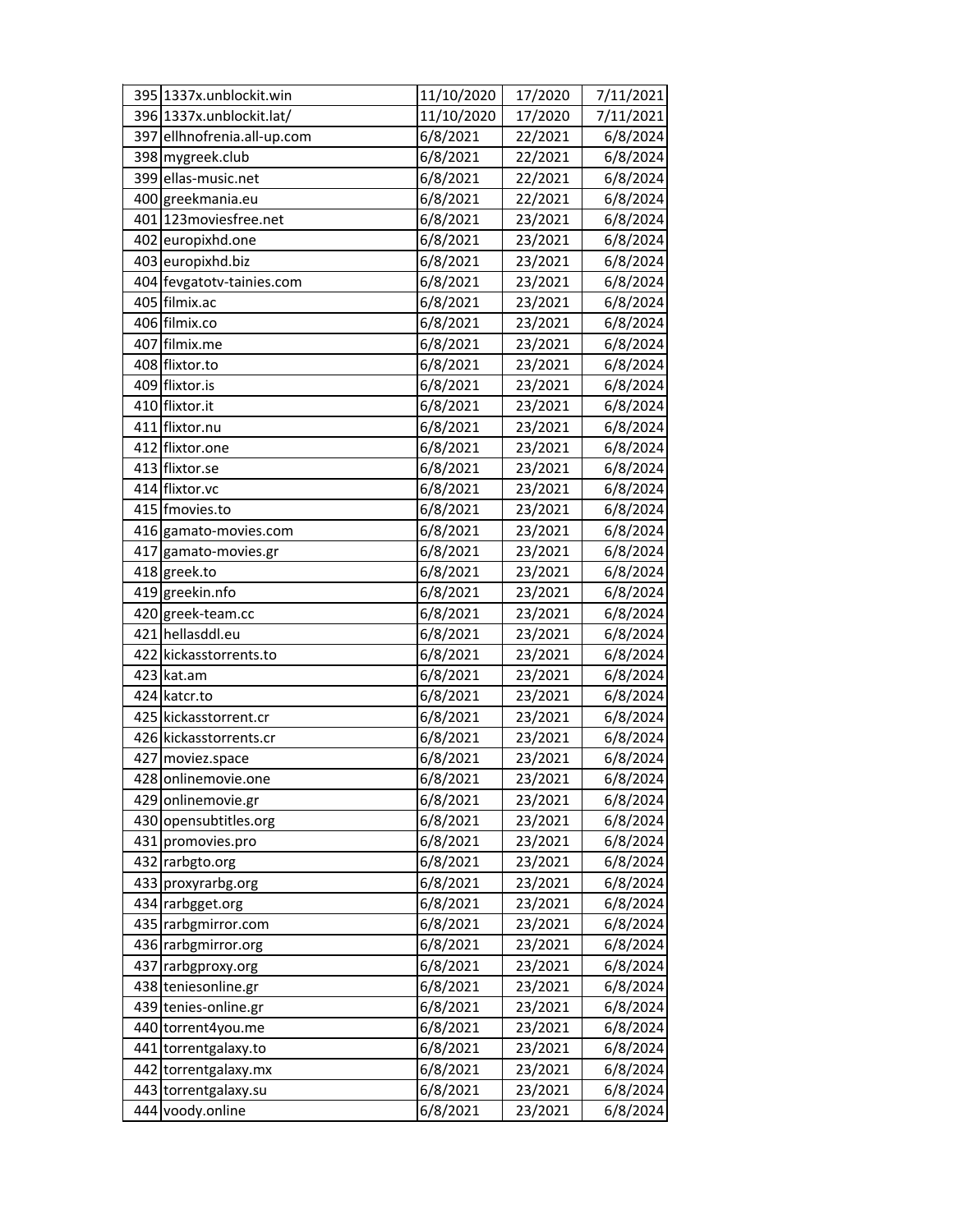|     | 445 watchserieshd.tv | 6/8/2021   | 23/2021 | 6/8/2024   |
|-----|----------------------|------------|---------|------------|
|     | 446 watchserieshd.io | 6/8/2021   | 23/2021 | 6/8/2024   |
|     | 447 zoogle.com       | 6/8/2021   | 23/2021 | 6/8/2024   |
|     | 448 libgen.rs        | 7/10/2021  | 24/2021 | 29/7/2022  |
|     | 449 libgen.st        | 7/10/2021  | 24/2021 | 29/7/2022  |
|     | 450 libgen.gs        | 7/10/2021  | 24/2021 | 29/7/2022  |
|     | 451 libgen.lc        | 7/10/2021  | 24/2021 | 29/7/2022  |
|     | 452 libgen.li        | 7/10/2021  | 24/2021 | 29/7/2022  |
|     | 453 library.lol      | 7/10/2021  | 24/2021 | 29/7/2022  |
|     | 454 kupdf.net        | 12/10/2021 | 26/2021 | 12/10/2024 |
|     | 455 z-lib.org        | 12/10/2021 | 26/2021 | 12/10/2024 |
|     | 456 1lib.org         | 12/10/2021 | 26/2021 | 12/10/2024 |
|     | 457 gr1lib.org       | 12/10/2021 | 26/2021 | 12/10/2024 |
|     | 458 it1lib.org       | 12/10/2021 | 26/2021 | 12/10/2024 |
|     | 459 de1lib.org       | 12/10/2021 | 26/2021 | 12/10/2024 |
|     | 460 bg1lib.org       | 12/10/2021 | 26/2021 | 12/10/2024 |
|     | 461 ru1lib.org       | 12/10/2021 | 26/2021 | 12/10/2024 |
|     | 462 tr1lib.org       | 12/10/2021 | 26/2021 | 12/10/2024 |
|     | 463 cn1lib.org       | 12/10/2021 | 26/2021 | 12/10/2024 |
|     | 464 booksc.org       | 12/10/2021 | 26/2021 | 12/10/2024 |
|     | 465 bookos-z1.org    | 12/10/2021 | 26/2021 | 12/10/2024 |
|     | 466 book4you.org     | 12/10/2021 | 26/2021 | 12/10/2024 |
|     | 467 singlelogin.org  | 12/10/2021 | 26/2021 | 12/10/2024 |
|     | 468 trellas.info     | 12/10/2021 | 26/2021 | 12/10/2024 |
|     | 469 cupdf.com        | 5/1/2022   | 37/2021 | 4/1/2025   |
|     | 470 pdfslide.org     | 5/1/2022   | 37/2021 | 4/1/2025   |
|     | 471 pdfslide.net     | 5/1/2022   | 37/2021 | 4/1/2025   |
| 472 | pdfslide.us          | 5/1/2022   | 37/2021 | 4/1/2025   |
| 473 | pdfslide.tips        | 5/1/2022   | 37/2021 | 4/1/2025   |
|     | 474 dokumen.tips     | 5/1/2022   | 37/2021 | 4/1/2025   |
| 475 | vdocuments.mx        | 5/1/2022   | 37/2021 | 4/1/2025   |
|     | 476 vdocuments.net   | 5/1/2022   | 37/2021 | 4/1/2025   |
| 477 | vdocuments.site      | 5/1/2022   | 37/2021 | 4/1/2025   |
|     | 478 vdocuments.in    | 5/1/2022   | 37/2021 | 4/1/2025   |
|     | 479 vdocuments.es    | 5/1/2022   | 37/2021 | 4/1/2025   |
|     | 480 fdocuments.fr    | 5/1/2022   | 37/2021 | 4/1/2025   |
|     | 481 fdocument.org    | 5/1/2022   | 37/2021 | 4/1/2025   |
|     | 482 fdocuments.net   | 5/1/2022   | 37/2021 | 4/1/2025   |
|     | 483 fdocuments.in    | 5/1/2022   | 37/2021 | 4/1/2025   |
|     | 484 fdocuments.us    | 5/1/2022   | 37/2021 | 4/1/2025   |
|     | 485 pdfdrive.com     | 5/1/2022   | 37/2021 | 4/1/2025   |
|     | 486 GreekIPTV.EU     | 1/3/2022   | 52/2022 | 1/3/2025   |
| 487 | EnduroIPTV.COM       | 1/3/2022   | 52/2022 | 1/3/2025   |
|     | 488 King-IPTV.ORG    | 1/3/2022   | 52/2022 | 1/3/2025   |
|     | 489 IPTV-PREMIER.COM | 1/3/2022   | 52/2022 | 1/3/2025   |
|     | 490 IPTVGreek.COM    | 1/3/2022   | 52/2022 | 1/3/2025   |
|     | 491 GreekIPTV.VIP    | 1/3/2022   | 52/2022 | 1/3/2025   |
| 492 | CosmosServer.org     | 1/3/2022   | 52/2022 | 1/3/2025   |
| 493 | SnapIPTV.COM         | 1/3/2022   | 52/2022 | 1/3/2025   |
| 494 | Greek-TV.NET         | 1/3/2022   | 52/2022 | 1/3/2025   |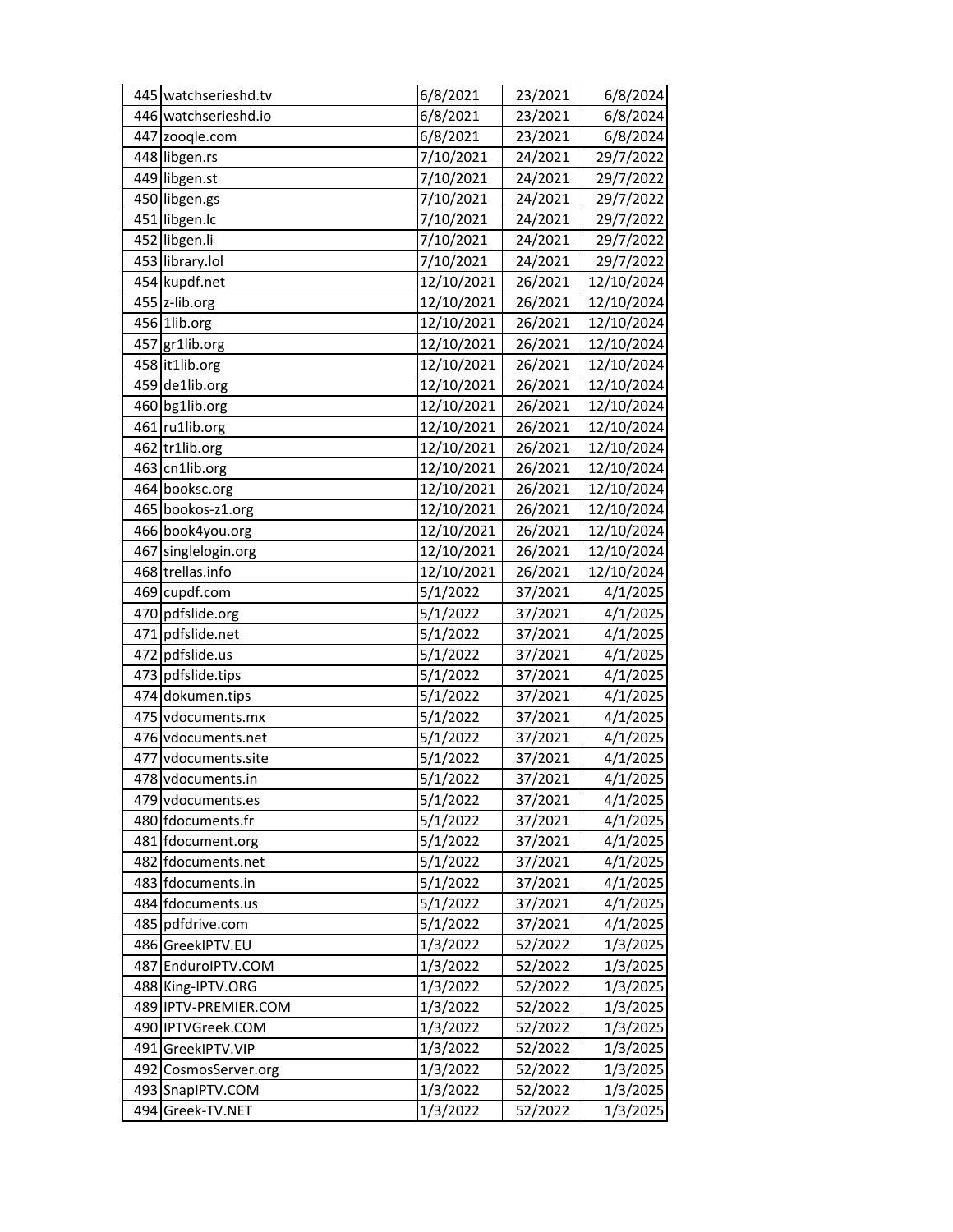| 495 GreekIP.TV                   | 1/3/2022  | 52/2022 | 1/3/2025  |
|----------------------------------|-----------|---------|-----------|
| 496 IPTVOnTheGo.COM              | 1/3/2022  | 52/2022 | 1/3/2025  |
| 497 WorldTVStore.COM             | 1/3/2022  | 52/2022 | 1/3/2025  |
| 498 BestVision.Store             | 1/3/2022  | 52/2022 | 1/3/2025  |
| 499 NetcastIPTV.com              | 1/3/2022  | 52/2022 | 1/3/2025  |
| 500 GOIP-TV.com                  | 1/3/2022  | 52/2022 | 1/3/2025  |
| 501 IPTVFullHD.info              | 1/3/2022  | 52/2022 | 1/3/2025  |
| 502 IPTVServico.com              | 1/3/2022  | 52/2022 | 1/3/2025  |
| 503 Tileora.si                   | 1/3/2022  | 52/2022 | 1/3/2025  |
| 504 IPTVMango.net                | 1/3/2022  | 52/2022 | 1/3/2025  |
| 505 IPTVJoy.com                  | 1/3/2022  | 52/2022 | 1/3/2025  |
| 506 Avatar-IPTV.com              | 1/3/2022  | 52/2022 | 1/3/2025  |
| 507 Platinumiptv.net             | 1/3/2022  | 52/2022 | 1/3/2025  |
| 508 GoGreektv.com                | 1/3/2022  | 52/2022 | 1/3/2025  |
| 509 https://libgen.fun           | 21/3/2022 | 57/2022 | 22/3/2025 |
| 510 libgen.kred                  | 21/3/2022 | 57/2022 | 22/3/2025 |
| 511 http://www.ec.library.bz     | 22/3/2022 | 57/2022 | 22/3/2025 |
| 512 https://libgen.unblockit.how | 22/3/2022 | 57/2022 | 22/3/2025 |
| 513 libgen.unblockit.bz          | 22/3/2022 | 57/2022 | 22/3/2025 |
| 514 libgen.unblockit.me          | 22/3/2022 | 57/2022 | 22/3/2025 |
| 515 libgen.unblockit.tv          | 22/3/2022 | 57/2022 | 22/3/2025 |
| 516 https://trelas.club          | 22/3/2022 | 57/2022 | 22/3/2025 |
| 517 https://singlelogin.app      | 22/3/2022 | 57/2022 | 22/3/2025 |
| 518 singlelogin.me               | 22/3/2022 | 57/2022 | 22/3/2025 |
| 519 https://1lib.limited         | 22/3/2022 | 57/2022 | 22/3/2025 |
| 520 https://1lib.vip             | 22/3/2022 | 57/2022 | 22/3/2025 |
| 521 https://3lib.net             | 22/3/2022 | 57/2022 | 22/3/2025 |
| 522 https://art1lib.org          | 22/3/2022 | 57/2022 | 22/3/2025 |
| 523 https://b-ok.xyz             | 22/3/2022 | 57/2022 | 22/3/2025 |
| 524 https://booksc.xyz           | 22/3/2022 | 57/2022 | 22/3/2025 |
| 525 https://b-ok.global          | 22/3/2022 | 57/2022 | 22/3/2025 |
| 526 1lib.in                      | 22/3/2022 | 57/2022 | 22/3/2025 |
| 527 1lib.net                     | 22/3/2022 | 57/2022 | 22/3/2025 |
| 528 1lib.pl                      | 22/3/2022 | 57/2022 | 22/3/2025 |
| 529 1lib.sk                      | 22/3/2022 | 57/2022 | 22/3/2025 |
| 530 https://el.booksc.org        | 22/3/2022 | 57/2022 | 22/3/2025 |
| 531 b-ok.com                     | 22/3/2022 | 57/2022 | 22/3/2025 |
| 532 b-ok.lat                     | 22/3/2022 | 57/2022 | 22/3/2025 |
| 533 sng1lib.org                  | 22/3/2022 | 57/2022 | 22/3/2025 |
| 534 1lib.domains                 | 22/3/2022 | 57/2022 | 22/3/2025 |
| 535 176.123.10.42                | 22/3/2022 | 63/2022 | 22/3/2025 |
| 536 176.123.10.46                | 22/3/2022 | 63/2022 | 22/3/2025 |
| 537 176.123.10.47                | 22/3/2022 | 63/2022 | 22/3/2025 |
| 538 193.218.118.42               | 22/3/2022 | 63/2022 | 22/3/2025 |
| 539 162.244.82.96                | 22/3/2022 | 63/2022 | 22/3/2025 |
| 540 179.43.147.124               | 22/3/2022 | 63/2022 | 22/3/2025 |
| 541 45.178.7.164                 | 22/3/2022 | 63/2022 | 22/3/2025 |
| 542 62.171.163.157               | 22/3/2022 | 63/2022 | 22/3/2025 |
| 543 thepiratebay.zone            | 22/3/2022 | 64/2022 | 22/3/2025 |
| 544 proxybay.gq                  | 22/3/2022 | 64/2022 | 22/3/2025 |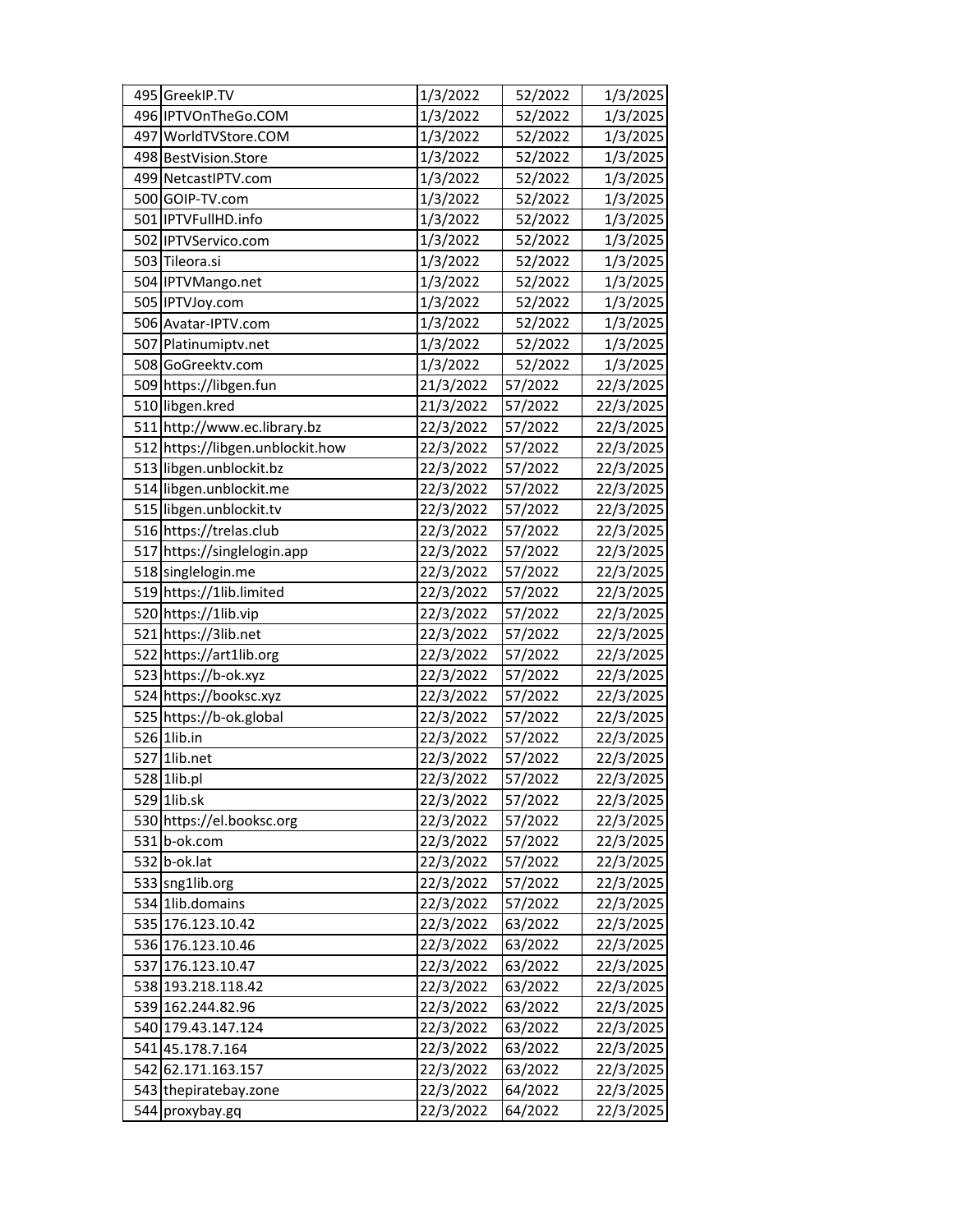|     | 545 thepb.cf                        | 22/3/2022 | 64/2022 | 22/3/2025 |
|-----|-------------------------------------|-----------|---------|-----------|
|     | 546 thepiratebay.123unblock.world   | 22/3/2022 | 64/2022 | 22/3/2025 |
|     | 547 thepiratebay.ae                 | 22/3/2022 | 64/2022 | 22/3/2025 |
|     | 548 thepiratebay.cam                | 22/3/2022 | 64/2022 | 22/3/2025 |
|     | 549 thepiratebay.g3g.fun            | 22/3/2022 | 64/2022 | 22/3/2025 |
|     | 550 thepiratebay.gl                 | 22/3/2022 | 64/2022 | 22/3/2025 |
|     | 551 thepiratebay.host               | 22/3/2022 | 64/2022 | 22/3/2025 |
|     | 552 thepiratebay.mrunblock.bar      | 22/3/2022 | 64/2022 | 22/3/2025 |
|     | 553 thepiratebay.nocensor.biz       | 22/3/2022 | 64/2022 | 22/3/2025 |
|     | 554 thepiratebay.proxybit.sbs       | 22/3/2022 | 64/2022 | 22/3/2025 |
|     | 555 thepiratebay.report             | 22/3/2022 | 64/2022 | 22/3/2025 |
|     | 556 thepiratebay.systems            | 22/3/2022 | 64/2022 | 22/3/2025 |
|     | 557 thepiratebay.u4m.sbs            | 22/3/2022 | 64/2022 | 22/3/2025 |
|     | 558 thepiratebay.unbl0ck.icu        | 22/3/2022 | 64/2022 | 22/3/2025 |
|     | 559 thepiratebay.unbl4you.cyou      | 22/3/2022 | 64/2022 | 22/3/2025 |
|     | 560 thepiratebay.unblocknow.surf    | 22/3/2022 | 64/2022 | 22/3/2025 |
|     | 561 thepiratebay.unblockproject.top | 22/3/2022 | 64/2022 | 22/3/2025 |
|     | 562 thepiratebay19.org              | 22/3/2022 | 64/2022 | 22/3/2025 |
|     | 563 thepiratebay2019.org            | 22/3/2022 | 64/2022 | 22/3/2025 |
|     | 564 suprbay.gq                      | 22/3/2022 | 64/2022 | 22/3/2025 |
|     | 565 tpbproxypirate.com              | 22/3/2022 | 64/2022 | 22/3/2025 |
|     | 566 https://yts.rs                  | 22/3/2022 | 64/2022 | 22/3/2025 |
|     | 567 yts.hn                          | 22/3/2022 | 64/2022 | 22/3/2025 |
|     | 568 yts.je                          | 22/3/2022 | 64/2022 | 22/3/2025 |
|     | 569 yts.li                          | 22/3/2022 | 64/2022 | 22/3/2025 |
|     | 570 yts.ge                          | 22/3/2022 | 64/2022 | 22/3/2025 |
|     | 571 yst.ac                          | 22/3/2022 | 64/2022 | 22/3/2025 |
| 572 | yts.unblockit.how                   | 22/3/2022 | 64/2022 | 22/3/2025 |
|     | 573 ytstvmovies.xyz                 | 22/3/2022 | 64/2022 | 22/3/2025 |
|     | 574 wwv.yts.one                     | 22/3/2022 | 64/2022 | 22/3/2025 |
|     | 575 https://1337x.wtf               | 22/3/2022 | 64/2022 | 22/3/2025 |
|     | 576 1337x.nocensor.biz              | 22/3/2022 | 64/2022 | 22/3/2025 |
|     | 577 1337x.proxybit.sbs              | 22/3/2022 | 64/2022 | 22/3/2025 |
|     | 578 1337x.unbl0ck.icu               | 22/3/2022 | 64/2022 | 22/3/2025 |
|     | 579 1337x.unblockit.how             | 22/3/2022 | 64/2022 | 22/3/2025 |
|     | 580 1337x.unblockninja.com          | 22/3/2022 | 64/2022 | 22/3/2025 |
|     | 581 1337x.unblockproject.top        | 22/3/2022 | 64/2022 | 22/3/2025 |
|     | 582 1337x.mrunblock.bar             | 22/3/2022 | 64/2022 | 22/3/2025 |
|     | 583 ww2.1337x.buzz                  | 22/3/2022 | 64/2022 | 22/3/2025 |
|     | 584 iptvonthego.net                 | 1/4/2022  | 65/2022 | 1/4/2025  |
|     | 585 greek-iptv.eu                   | 1/4/2022  | 65/2022 | 1/4/2025  |
|     | 586 enduro-iptv.work                | 18/4/2022 | 69/2022 | 18/4/2025 |
|     | 587 greekiptv.biz                   | 18/4/2022 | 69/2022 | 18/4/2025 |
|     | 588 monkeyiptv.org                  | 26/5/2022 | 78/2022 | 26/5/2025 |
|     | 589 greekiptv.online                | 26/5/2022 | 78/2022 | 26/5/2025 |
|     | 590 greek-ip.tv                     | 26/5/2022 | 79/2022 | 26/5/2025 |
|     | 591 iptvxr.com                      | 26/5/2022 | 79/2022 | 26/5/2025 |
|     | 592 iptvtelegram.com                | 26/5/2022 | 80/2022 | 26/5/2025 |
|     | 593 iptvitalialistas.com            | 26/5/2022 | 80/2022 | 26/5/2025 |
|     | 594 greekiptv.pro                   | 26/5/2022 | 81/2022 | 26/5/2025 |